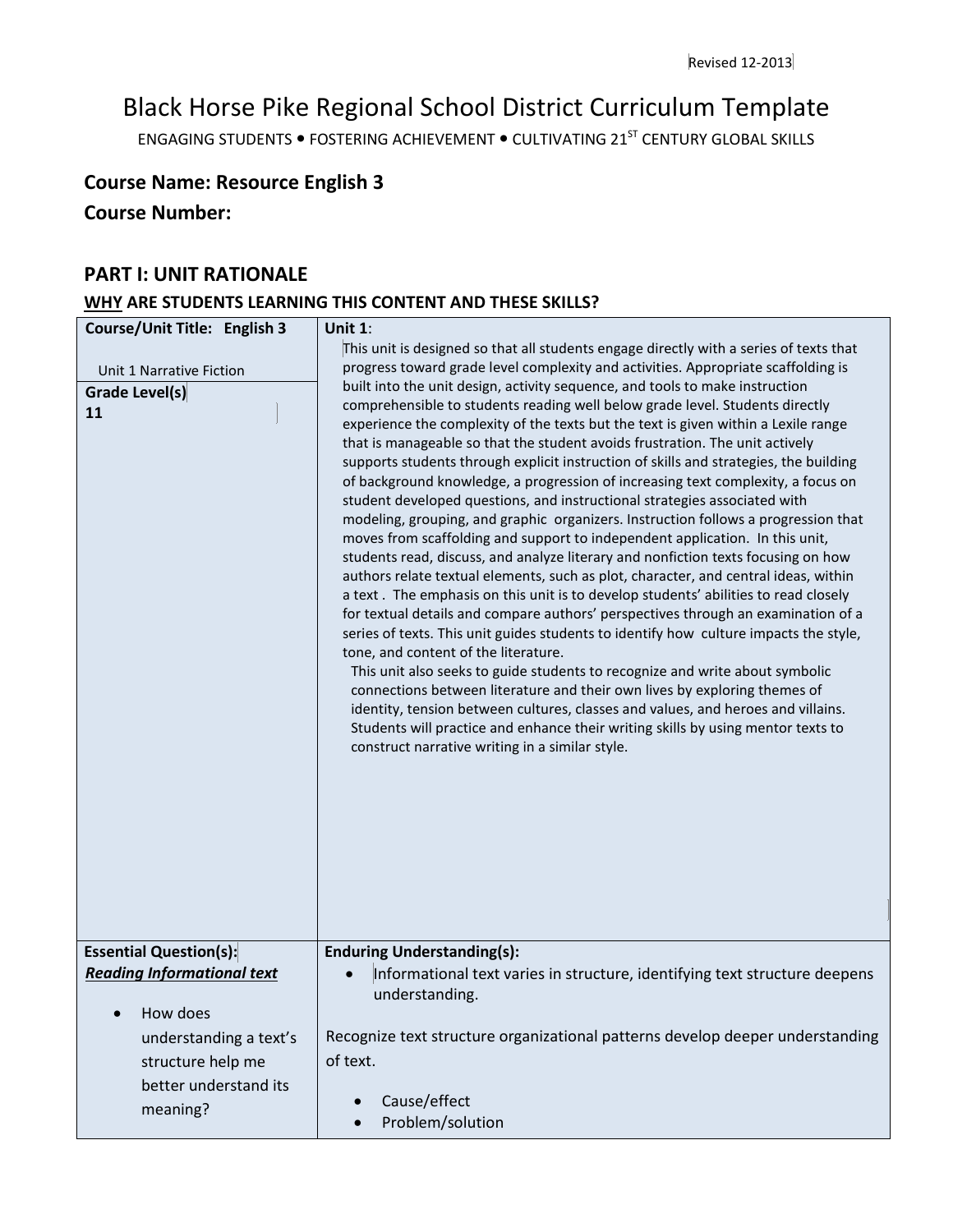| How do readers<br>construct meaning<br>from text?                                                                                                                                                                                                     | Compare/contrast<br>Skills, practices, and routines of close reading, annotating text, and evidence-based<br>$\bullet$<br>discussion and writing, especially through text-dependent questioning and focused<br>annotation Students engage in critical analysis of texts to explore deep meaning.<br>Good readers gain deep understanding through the following strategies:<br>Read closely for textual details<br>$\bullet$<br>Annotate texts to support comprehension and analysis<br>$\bullet$<br>Engage in productive evidence-based conversations about text<br>Collect evidence from texts to support analysis<br>$\bullet$<br>Organize evidence to plan around writing<br>Revise writing according to purpose<br>$\bullet$<br>Determine meaning of unknown vocabulary<br>$\bullet$<br>Question texts during reading to deepen understanding<br>$\bullet$<br>Make connections to other texts, ideas, cultural perspectives, etc.<br>$\bullet$<br>Analyze the impact of an author's choices<br>Summarize a text objectively<br><b>Reading Literature</b> |  |  |
|-------------------------------------------------------------------------------------------------------------------------------------------------------------------------------------------------------------------------------------------------------|--------------------------------------------------------------------------------------------------------------------------------------------------------------------------------------------------------------------------------------------------------------------------------------------------------------------------------------------------------------------------------------------------------------------------------------------------------------------------------------------------------------------------------------------------------------------------------------------------------------------------------------------------------------------------------------------------------------------------------------------------------------------------------------------------------------------------------------------------------------------------------------------------------------------------------------------------------------------------------------------------------------------------------------------------------------|--|--|
| <b>Reading Literature</b><br>• Why read fiction?<br>• How does literature reflect or<br>shape culture?<br>• How and why do good readers<br>use prior knowledge?<br>. How and why do good readers<br>ask questions about the text they<br>are reading? | The values of a society can be reflected in its written works; some written works can<br>shape the values of a society.<br>. Learning about the time & place from where a text comes can enhance a reader's<br>understanding of the text.<br>. People have the need to create archetypal characters and stories to symbolize and<br>understand the world around them<br>Increased background knowledge leads to increased fluency, accuracy and therefore<br>increased reading comprehension.<br>. Word choice can affect message and tone, convey meaning, and help a                                                                                                                                                                                                                                                                                                                                                                                                                                                                                       |  |  |
| <b>Writing:</b><br>How do good writers express<br>themselves?<br>How do writers develop a well-<br>written product?                                                                                                                                   | <b>Writing</b><br>Good writers do the following to produce quality writing and express<br>themselves:<br>brainstorm topic,<br>$\bullet$<br>closely read text,<br>$\bullet$<br>Engage in productive evidence-based discussions about text,<br>Collect evidence from texts to support analysis<br>Organize evidence to plan around writing                                                                                                                                                                                                                                                                                                                                                                                                                                                                                                                                                                                                                                                                                                                     |  |  |

• Fact/opinion

• Determine meaning of unknown vocabulary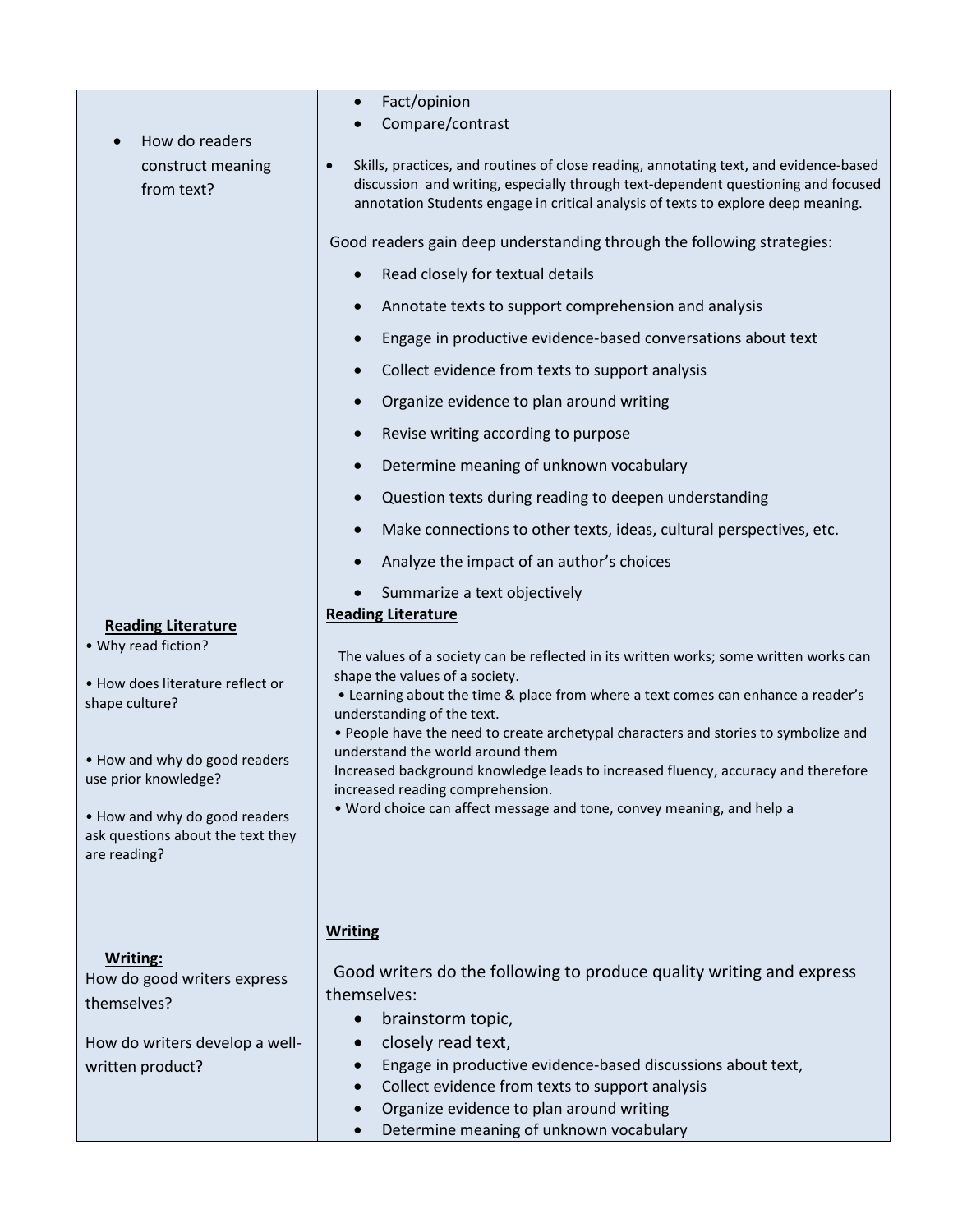|                                                                               | Question texts during reading to deepen understanding                                                                                                                       |
|-------------------------------------------------------------------------------|-----------------------------------------------------------------------------------------------------------------------------------------------------------------------------|
|                                                                               | Analyze the impact of an author's choices<br>Summarize a text                                                                                                               |
|                                                                               |                                                                                                                                                                             |
| How does process shape a<br>writers product?                                  | word choice in writing sets tone and conveys meaning.                                                                                                                       |
|                                                                               | Using varied types of sentences impacts the overall tone of a piece and can<br>help achieve a certain mood                                                                  |
| . Why does an author choose to<br>vary sentence structure and                 | Knowing the rules of grammar and punctuation can help a writer make<br>purposeful stylistic choices.                                                                        |
| employ punctuation in a specific<br>way?                                      | Writers approach writing in different ways depending on style,<br>$\bullet$<br>preference, task, and audience.                                                              |
|                                                                               |                                                                                                                                                                             |
|                                                                               |                                                                                                                                                                             |
|                                                                               | <b>Speaking and Listening:</b>                                                                                                                                              |
|                                                                               | Group analysis of author's message can enhance individual understanding of                                                                                                  |
| <b>Speaking and Listening:</b>                                                | universal truths in literature.                                                                                                                                             |
| How do we discuss themes to build<br>a better understanding of<br>literature? | . Hearing others' viewpoints can help shape and strengthen our own.<br>. Incorporating textual evidence into discussion will create stronger and<br>more persuasive claims. |
| • How does effective collaboration<br>enhance student learning?               | • Formal class discussion provides speakers with the opportunity to move<br>from informal to formal registers to reach audience, and effectively<br>communicate purpose.    |
| How do formal class discussions<br>enhance communication skills?              | Language:<br>Authors use conventions and varied sentence structure to create meaning.                                                                                       |
| Language:                                                                     | Readers can gather meaning unknown words by referencing context clues and build                                                                                             |
| How do sentence structure and<br>grammatical convention create<br>meaning?    | reading fluency.                                                                                                                                                            |
| • How can context clues help<br>determine the meaning of new<br>vocabulary?   |                                                                                                                                                                             |
|                                                                               |                                                                                                                                                                             |
|                                                                               |                                                                                                                                                                             |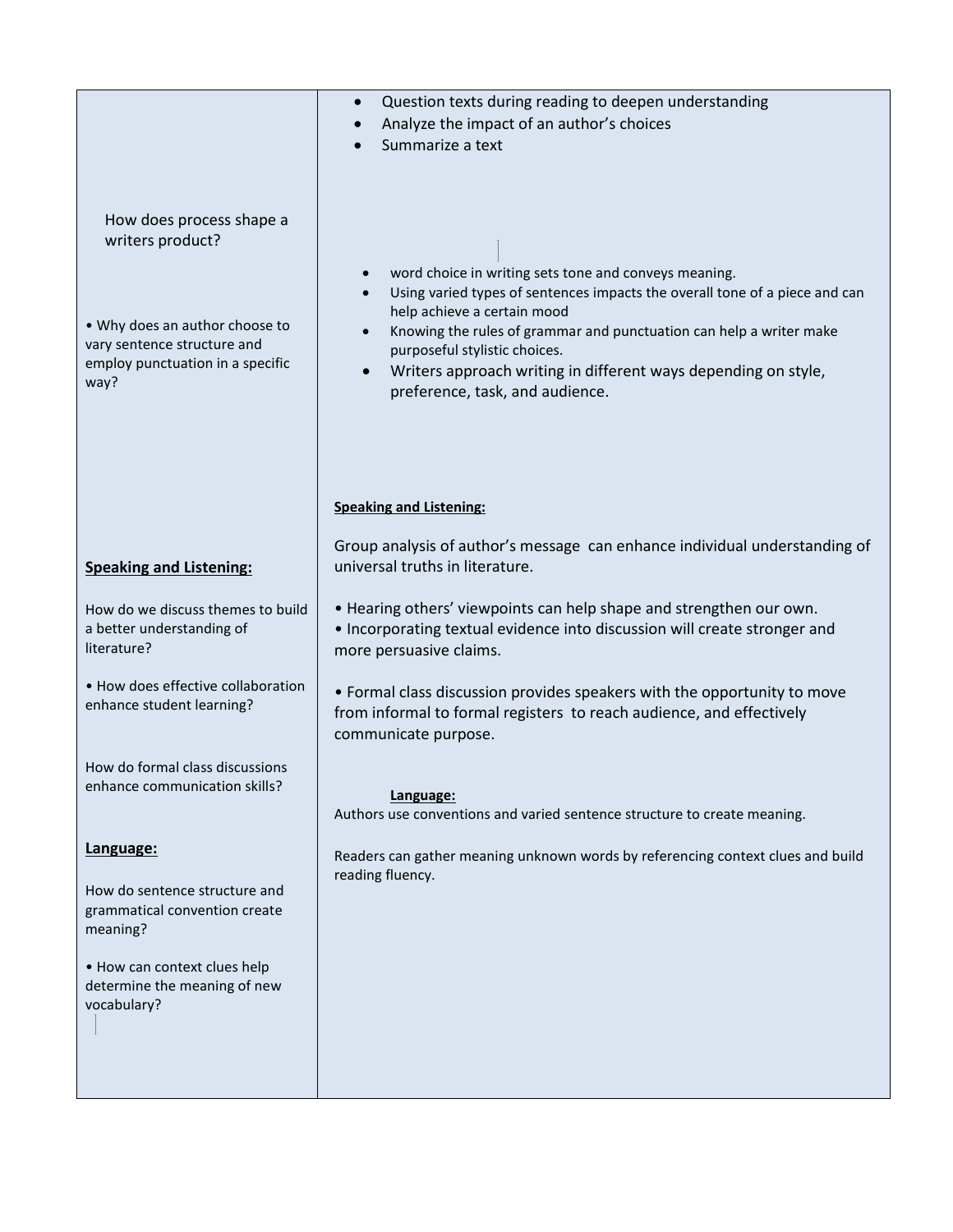# **PART II: INSTRUCTIONAL STRATEGIES AND RESOURCES DESCRIBE THE LEARNING TARGETS.**

### **After each target, identify the NJCCCS or Common Core Standards that are applicable**

| <b>NJCCCS or CCS</b><br><b>Learning Target</b> |                                                                                                                                               |                             |  |
|------------------------------------------------|-----------------------------------------------------------------------------------------------------------------------------------------------|-----------------------------|--|
| <b>Reading Information:</b>                    | 1. RL.11.1                                                                                                                                    |                             |  |
| <b>Reading Literature:</b>                     |                                                                                                                                               |                             |  |
| 1.                                             | Make inferences about characters based on the way the author uses different modes<br>of characterization.                                     | 2 RL.11.2; RL.11.4          |  |
| 2.                                             | Identify and explain the development of a character over the course of text.                                                                  | 3. RL.11.3; RL.11.5         |  |
| 3.                                             | Identify the impact of story structure such as exposition, rising action, falling action<br>climax resolution.                                | 4. RL.11.3; RL.11.6; L.11.5 |  |
| 4.                                             | Understand and interpret what the author directly states versus what is intended, such<br>as verbal irony.                                    | 5.RL.11.4                   |  |
| 5.                                             | Apply understanding of figurative language and word choice to summarize the<br>purpose                                                        |                             |  |
| 6.                                             | Create connections between the source text and other interpretations of the text.                                                             | 6. RL.11.7                  |  |
|                                                |                                                                                                                                               | 7. RI.11.1                  |  |
|                                                | <b>Reading Informational</b>                                                                                                                  | 8. RI.11.2                  |  |
|                                                | 7. Use the skill of summary; Summarize informational passages                                                                                 | 9. RI. 11.3                 |  |
| 8.                                             | Recognize text structure organizational patterns                                                                                              | 10. RI.11.4 11.             |  |
| $\bullet$<br>$\bullet$                         | Cause/effect<br>Problem/solution                                                                                                              | RI.11.5, RI.11.6            |  |
| $\bullet$                                      | Fact/opinion                                                                                                                                  |                             |  |
| $\bullet$                                      | Compare/contrast                                                                                                                              |                             |  |
|                                                |                                                                                                                                               |                             |  |
|                                                | 9.Identify central idea and supporting details<br>10. Make text based observations about text                                                 |                             |  |
|                                                |                                                                                                                                               |                             |  |
| Writing:                                       |                                                                                                                                               |                             |  |
|                                                | 11. Develop a topic and thesis statement to write expository essay, paragraphs to<br>convey ideas and information gained from the text.       | 11. W11.2                   |  |
|                                                | 12. Draw evidence from text to support analysis or claim.<br>13. Produce informational essay containing clear and coherent facts, details and | 12. W11.3                   |  |
|                                                | information gained through reading                                                                                                            | 13. W11.4                   |  |
|                                                |                                                                                                                                               |                             |  |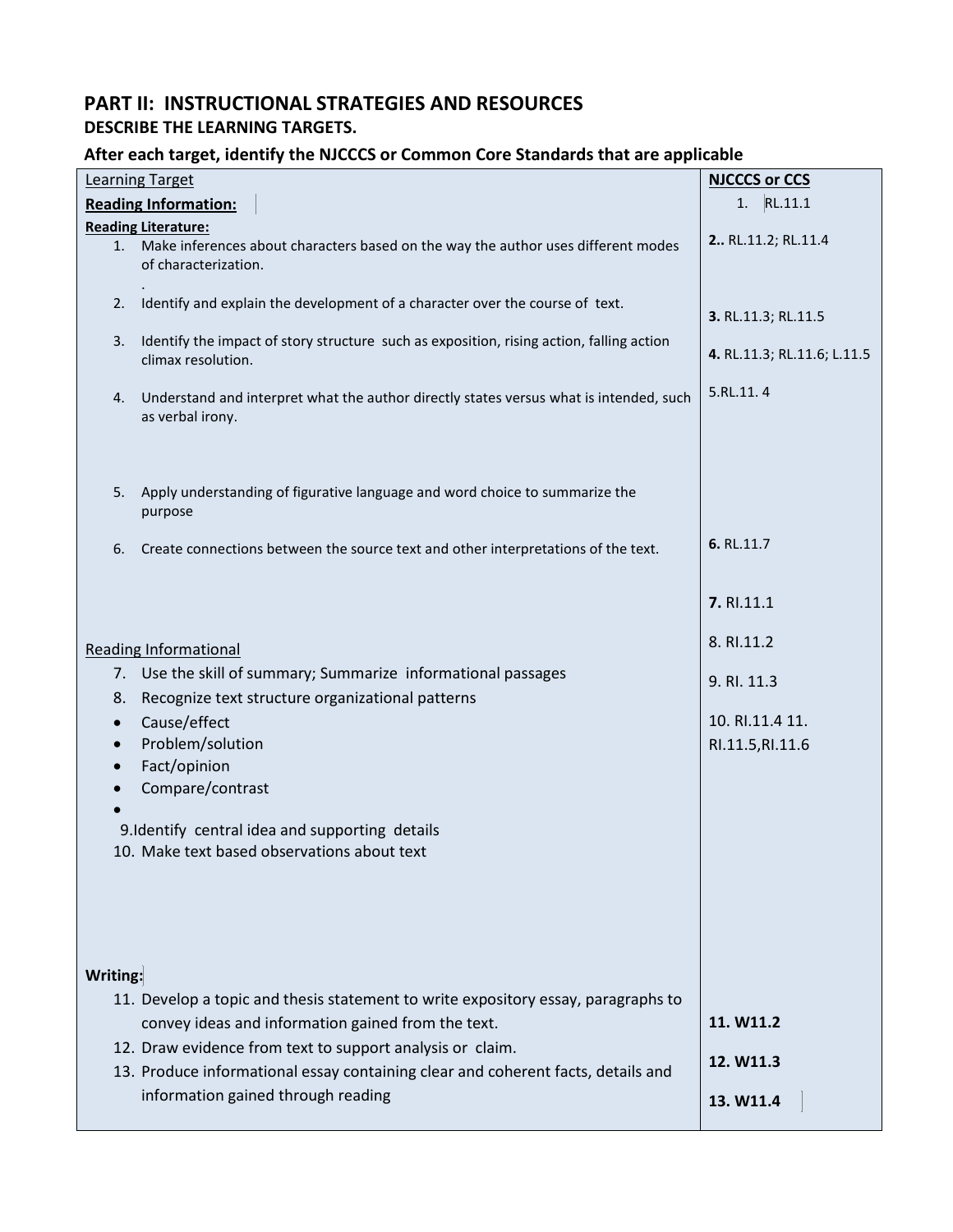|                                                                                                                                                                                                                                                                                                                                                                                                                                                                                     | 14. W11.5                                                                                            |
|-------------------------------------------------------------------------------------------------------------------------------------------------------------------------------------------------------------------------------------------------------------------------------------------------------------------------------------------------------------------------------------------------------------------------------------------------------------------------------------|------------------------------------------------------------------------------------------------------|
| 14. Gather and assess relevant, authoritative print and digital sources.                                                                                                                                                                                                                                                                                                                                                                                                            | 15.W11.6                                                                                             |
| 15. Paraphrase and cite sources properly to avoid plagiarism.<br>16. Use technology to synthesize materials and publish a finished research project.                                                                                                                                                                                                                                                                                                                                | 16.W11.9a                                                                                            |
| 17. Respond to open ended questions<br>18. Write routinely over extended time frames                                                                                                                                                                                                                                                                                                                                                                                                | 17-18.W11.10                                                                                         |
| <b>Speaking and Listening:</b>                                                                                                                                                                                                                                                                                                                                                                                                                                                      | Speaking and Listening:                                                                              |
| 19. Participate in collaborative discussions based on a single topic.<br>20. Support statements with specific references to seminar/discussion texts as well as major<br>works studied in class, as well as references to various media.<br>21. Speak clearly with articulation and audibility and listen attentively; respond to peer-<br>comments by reiteration and paraphrasing; explicitly identify formal and informal language as<br>well as when to use each appropriately. | 19. SL.11.1a; SL.11.1b;<br>SL.11.1c; SL.11.1d<br>20. SL.11.2<br>21. SL.11.3; SL.11.4;<br>22. SL.11.6 |
| Language:                                                                                                                                                                                                                                                                                                                                                                                                                                                                           |                                                                                                      |
|                                                                                                                                                                                                                                                                                                                                                                                                                                                                                     |                                                                                                      |
| 22. Analyze portions of major works and supplementary texts to determine meaning of<br>important vocabulary and their connotations/denotations using context clues.                                                                                                                                                                                                                                                                                                                 | 22.L.11.4; L.11.4a: L.11.4b                                                                          |
| 23. Apply understanding of text vocabulary to characterization in student's writing                                                                                                                                                                                                                                                                                                                                                                                                 | 23.L.11.6                                                                                            |
|                                                                                                                                                                                                                                                                                                                                                                                                                                                                                     |                                                                                                      |

# **Inter-Disciplinary Connections:**

### **Science:**

Articles related to science such as earth science global warming, pollution, space

### **History:**

• Students will study historical events embedded within the context of literature.

Students will study art and music from the time period and make inferences about the people who created it based on what they see.

# **Students will engage with the following text:**

PARCC Prep Materials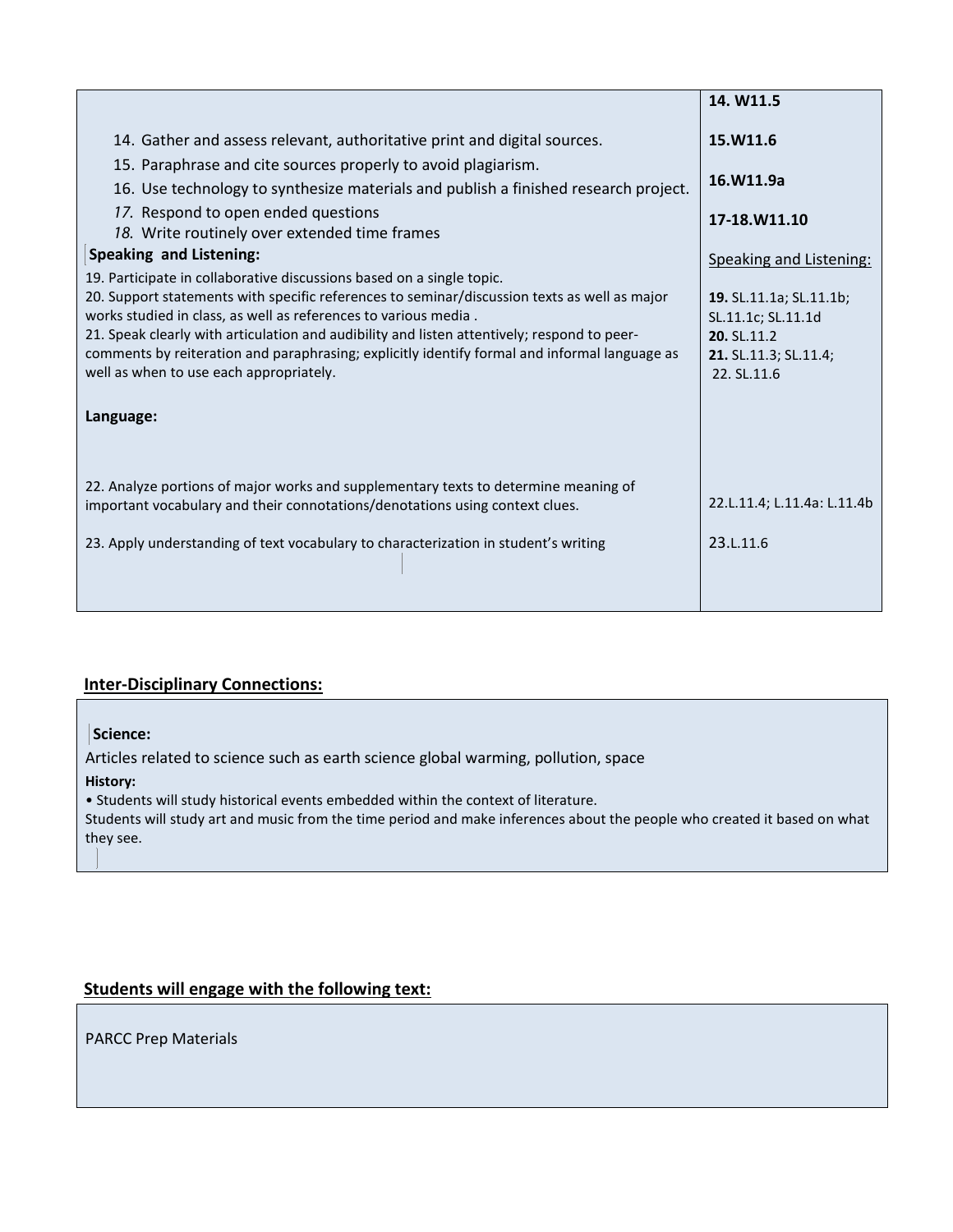LMC Databases

Online citation generators

Write Source writer's handbook

Achieve3000.com

Boardworks

*Major Works:*  Beowulf, The Canterbury Tales "On Revenge" by Sir Francis Bacon (abridged version in *Touchstones, Vol. A)*  "The Knight's Tale" by Geoffrey Chaucer (abridged version in *Touchstones, Vol. A)* 

### **Supplemental Texts:**

*Independent Reading:* Students will be provided with a list of suggested titles, and will choose a fiction or non-fiction text to read. Students will be required to read independently throughout the school year.

- *Beowulf*, the graphic novel by Gareth Hinds
- Excerpts from *Grendel* by John Gardner

#### **Mentor Texts:**

- Excerpts from *The Book Thief* by Marcus Zusak (point of view)
- Excerpts from *The Fault in Our Stars* by John Green (dialogue)
- Excerpt from *Hard Times* by Charles Dickens (found in *The British Tradition*) (figurative language)
- Excerpt from *The Hunger Games* by Suzanne Collins (pacing)
- Excerpts from *Neverwhere* by Neil Gaiman (found in both textbooks) (setting)

**Accommodations/ Modifications:** Add graphic novels and Retold Classics (Eng 3), highlight and underline ideas in reading material, provide students with summaries, allow students to listen to audio recordings of readings, provide guiding questions to complete when reading to ensure an understanding of main ideas, provide students with guided notes or copies of notes, incorporate media and audiovisual representation of material (Ex: YouTube, television shows, Discovery Education, etc.)**.** 

### **Students will write:**

**Informational paragraphs, essays**

**Expository paragraphs essay**

**Research paper, paragraphs or projects**

**Responses to literature using textual evidence and proper citations**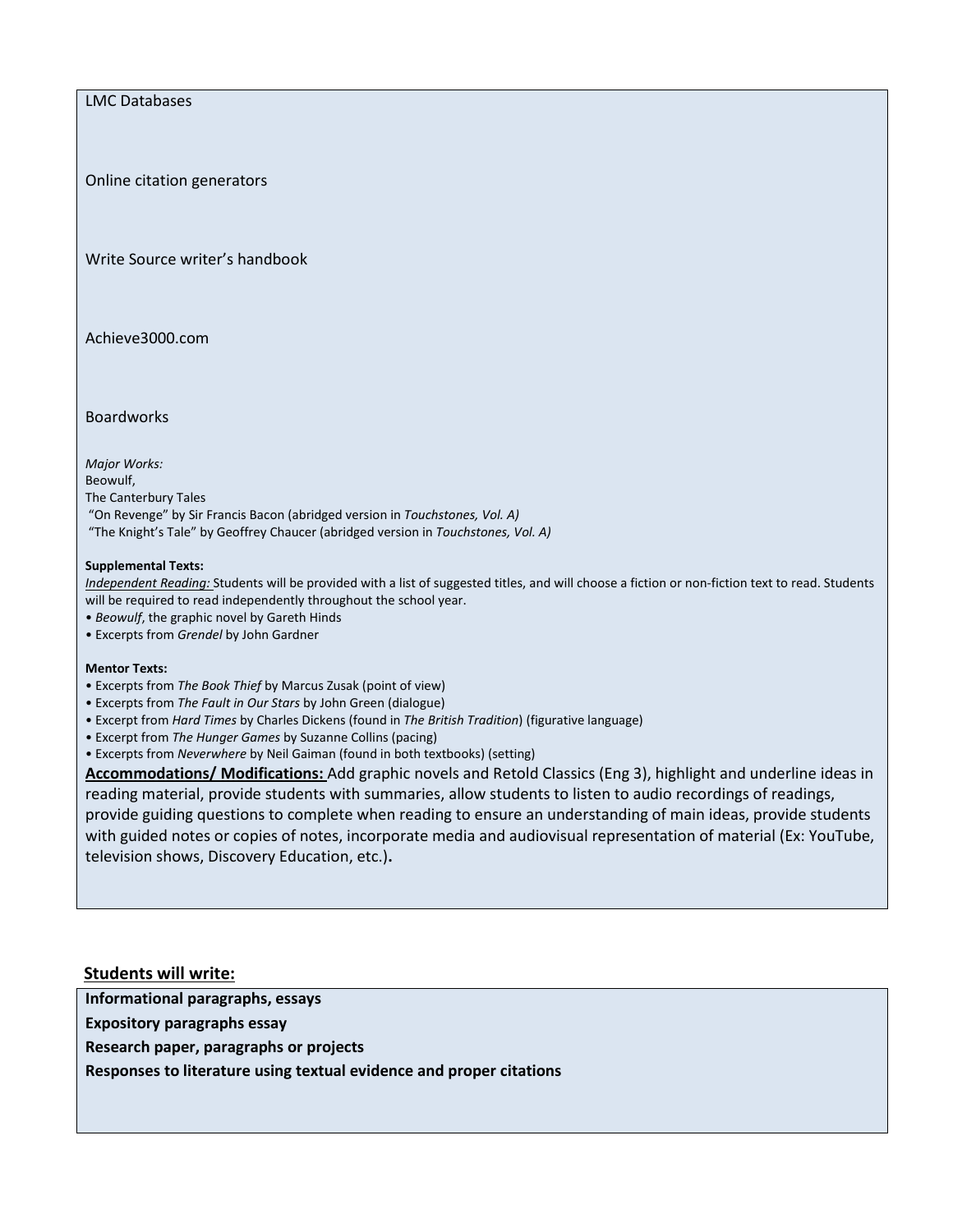**Accommodations/ Modifications:** Writing should be done in class for teachers support. Extended time on writing assignments, give checklists or step-by-step directions in writing, reduce length of requirements for writing assignments, provide examples for students to visualize teacher expectations, provide graphic organizers, reduce number of open-ended questions, grade based on organization and content not mechanics, provide clear and concise rubric prior to assignment (in rubric, reduce value for spelling errors).

# **PART III: TRANSFER OF KNOWLEDGE AND SKILLS DESCRIBE THE LEARNING EXPERIENCE. How will students uncover content and build skills.**

### *Whole Group Instruction:*

### •L**essons, Teacher Modeling, and Lecture**:

Annotation of Text for centeral idea themes and details, Sentence Structure and Symbolism (Literature)*;* Annotation of Text for Direct and Indirect Characterization and Dramatic, Situational, and Verbal Irony

**Lecture:** Author background, background knowledge

• **Cornell Notes:** On Lectures and Readings

• Class discussions**:** Use modern editorials to generate discussion on the impact of author's use of style choice regarding word choice and structure.

**Accommodations/ Modifications:** graphic organizers, provide guided notes and copies of notes, modeling, provide questions prior to lesson, break lessons and information into smaller portions, provide historical context before units if not previously covered

Instruction for critical reading skills and reading closely

Provide students with guided questions and check lists.

First introduce students to the idea of reading closely for details through an examination of a range of text types. Next, introduce students to a particular process for close reading that involves questioning the text. Students question with general questions, then are guided to more specific questions to help them focus on important textual ideas and characteristics. Next, develop student proficiency by analyzing textual details for making comparisons across texts. Then, develop students' abilities to express their analysis, first through writing text-based , then through facilitating and participating in text-centered discussions.

### *Small-Group or one to one Instruction:*

*Students will explore the following topics through collaborative activities such as Think, Pair, Share; and Jigsaw:* 

- **Text analysis, annotations, and citations**  Working together to completed detailed annotations to build comprehension.
- **Writing and writing conference:** Students routinely share and edit each other's writing
- **Reader's Log/ Notebooks responses:** Students routinely respond to text through writing and share and edit each other's writing

• **Book talks/ Literature Circles:** Non-fiction based book talks by teacher on works studied in this unit*;* Literature Circles on excerpts from suggested text focusing on word choice, structure, and use of first and secondary sources.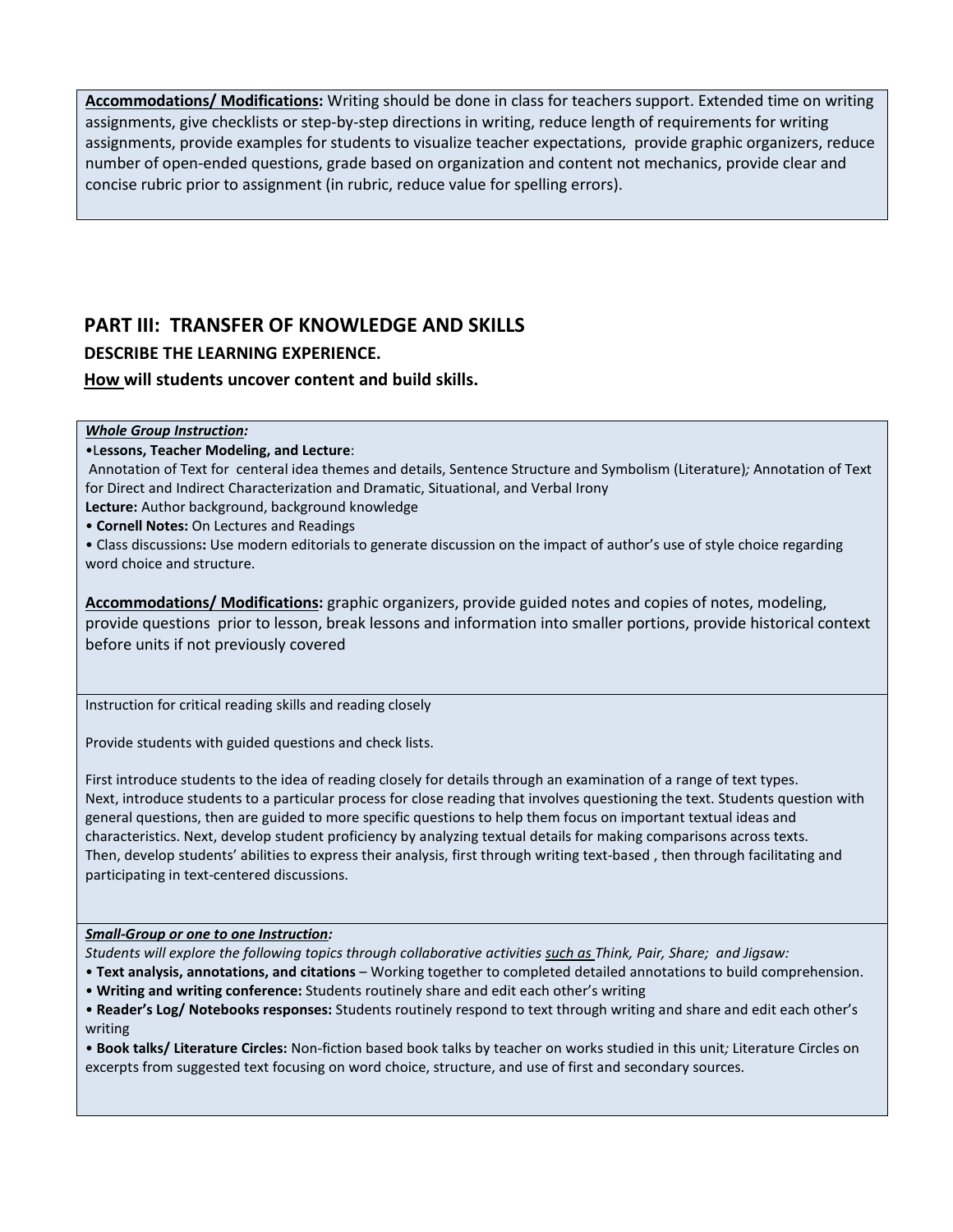### Writing

Students respond to literature writing only two to four sentences and at most a few short paragraphs. Teachers and students focus on building the ability to accurately incorporate textual evidence into their communication, and include effective word choice, punctuation, and syntax that are appropriate to the audience and task. Students build on accuracy to produce longer pieces of writing.

# **PART IV: EVIDENCE OF LEARNING**

**IDENTIFY THE METHODS BY WHICH STUDENTS WILL DEMONSTRATE THEIR UNDERSTANDING OF CONTENT AND THEIR ABILITY TO APPLY SKILLS. IDENTIFY BLOOM'S LEVELS.** 

# **Formative Assessments:**

**The following assessments will be used to gauge students' understanding of key concepts, as well as students' abilities to use their knowledge to engage in analysis and evaluation. These assessments require students to think independently as well as collaboratively. Teachers will use these assessments throughout the unit to determine where interventions and modifications are necessary in order to prepare students for summative and performance assignments.** 

Creating **Evaluating Analyzing Applying Understanding** Remembering

### **Bloom's Levels:** *Remembering, Understanding, Applying*

- **Reading assignments to check for comprehension**
- **Cornell Notes:** Notebook checks & quizzes; collaborative & independent reflections.
- **Quizzes:** Reading check quizzes that require recall of narrative elements, events, figurative language; Quizzes that require identification and application of grammatical conventions; include open-ended responses that require use of textual evidence.

• **Warm-up & Closure activities:** Activities related to learning objectives that engage students in applying skills, evaluating text, determining main ideas, and generating thoughts through writing tasks; use of graphic organizers and exit slips as appropriate.

- **Whole-class observations, discussion, and questionin**
- **Reader's Log / Notebooks:** Responses to independent reading, making connections to real-life events that correspond to events in the novel or topics/themes in informational articles; collection of writing ideas; development of narrative writing; revisions for word choice, grammar, and sentence structure.

• **Individual writing conferences**: Student-teacher and peer-to-peer conference discussions and observations offer opportunity for teacher evaluation; students should also engage in self-evaluation and reflection.

• **Class participation:** Students complete given assignments, take notes in class, and participate in whole-class and smallgroup discussions based on the following: text annotations; student-based questions; and analysis of characters, language, story elements, and themes, especially as they relate to real life.

• **Independent reading assessment***:* Homework, classwork, and quizzes; based on reading response and analysis of elements.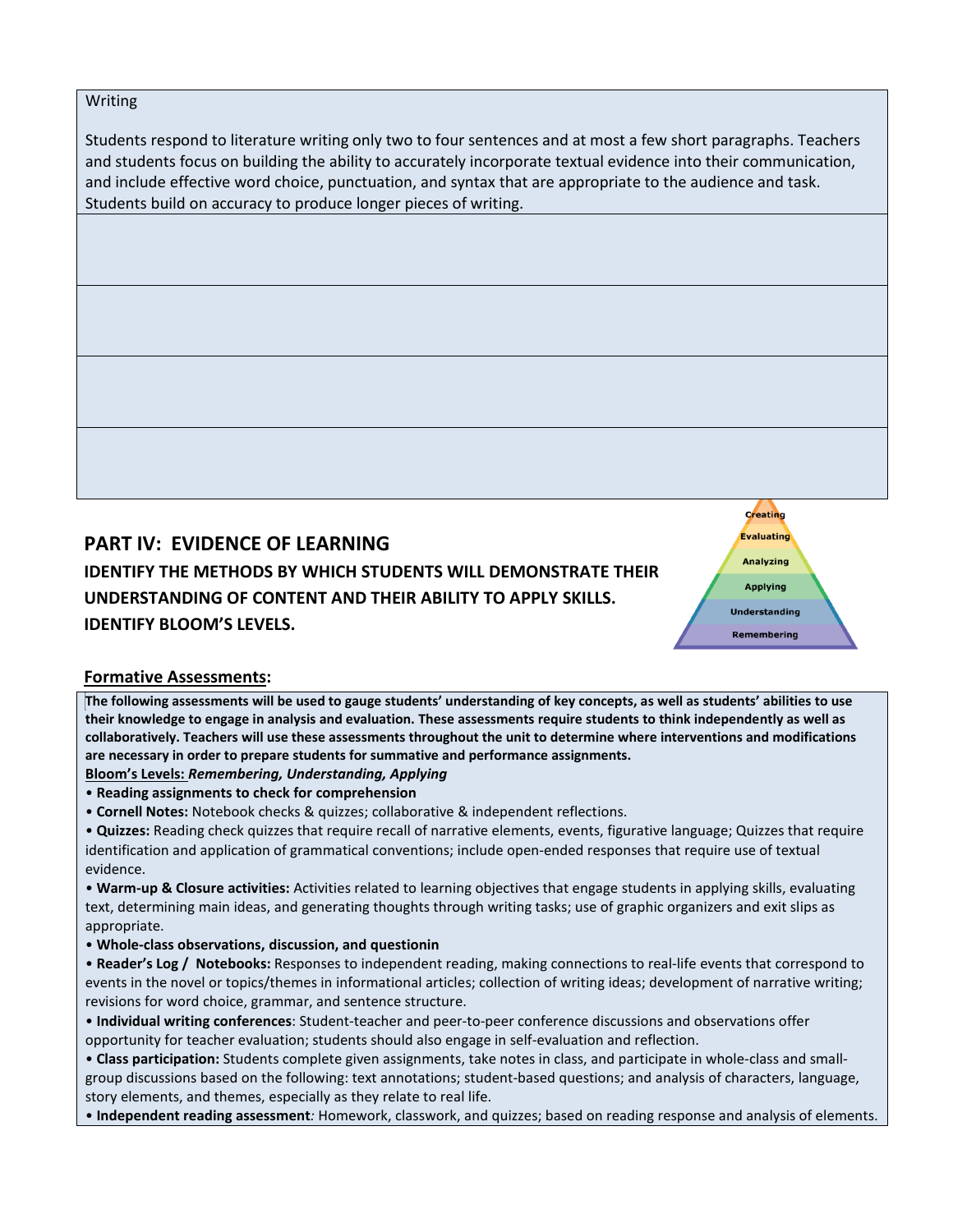**Accommodations/Modifications: Writing in class for teacher support Limit number of questions on quizzes Limit number of paragraphs Lexie reading article to avoid frustration Open note quiz for reading assignments Allow for rewrites** 

### **Summative Assessments:**

 **The following assessments will be used to evaluate students' abilities to recall and apply knowledge; analyze and evaluate text; and create their own text.** 

**Bloom's Levels:** *Understanding, Applying, Analyzing, Evaluating* 

• Achieve Level Set for initial Lexile • Narrative Reading Benchmark Assessment

Final draft writing

### **Accommodations/Modifications:**

Include word banks, extended time, preferential seating, bold instructions, repeat and clarify directions as needed, provide thorough instructions, make assessments visually appealing and organized, provide after-school support, chunk sections and/or reduce quantity of section, incorporate alternative assessments especially those using technology and manipulatives.

### **Performance Assessments:**

**The following assessments require students to transfer knowledge in the creation of original work. Bloom's Levels:** *Applying, Analyzing, Evaluating, Creating* 

- Expository writing or informational writing.
- Technology based project for informational and Literature text such as power point prezi
- Graphic organizers, guided questions with annotations for close reading

### **Accommodations/Modifications:**

Focus on content and effort, reduce value of artistic ability, choose cooperative learning groups to ensure effective work and socialization skills**,** emphasize technology and manipulatives in alternative assessment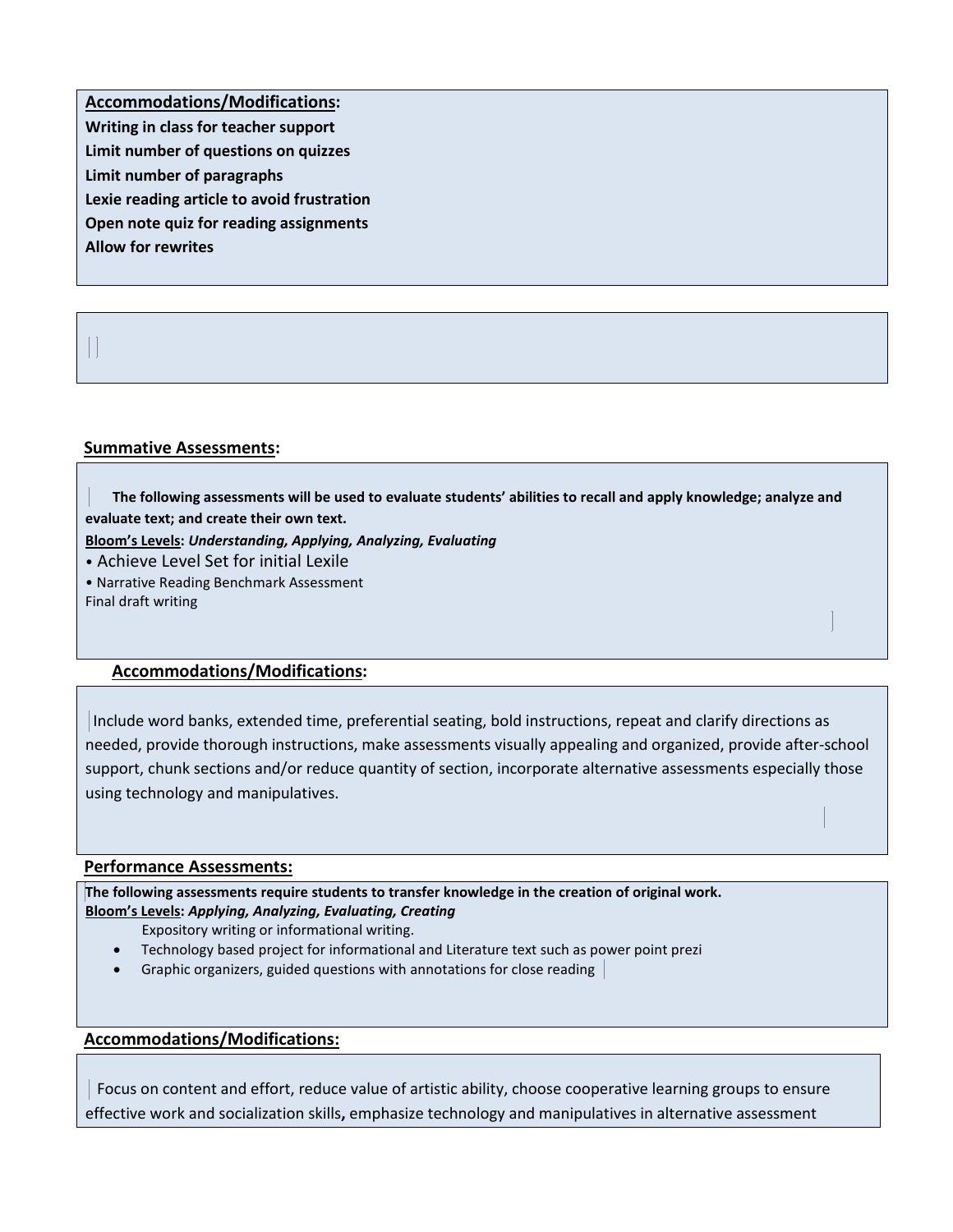# Black Horse Pike Regional School District Curriculum Template

ENGAGING STUDENTS . FOSTERING ACHIEVEMENT . CULTIVATING 21<sup>ST</sup> CENTURY GLOBAL SKILLS

# **Course Name: Resource English 3**

**Course Number:**

# **PART I: UNIT RATIONALE**

### **WHY ARE STUDENTS LEARNING THIS CONTENT AND THESE SKILLS?**

| <b>Course/Unit Title: English 3</b>                           | <b>Unit 2 Summary:</b>                                                                         |
|---------------------------------------------------------------|------------------------------------------------------------------------------------------------|
| <b>Close Reading</b>                                          | This unit continues to build student approach to informational texts by analyzing an           |
| Grade Level(s)                                                | author's use of evidence and rhetoric to support her point of view. This unit blends           |
| Grade 11                                                      | narrative techniques with expository non-fiction writing tasks. There is a heavy focus on      |
|                                                               | critical reading skills necessary for the work place and academic fields. In this unit         |
|                                                               | students focus on building skills for close reading and analysis of nonfiction. Students       |
|                                                               | will then focus on tone and word choice in order to appeal to a specific audience for a        |
|                                                               | desired purpose. Students will analyze structure, vivid language, and use of first and         |
|                                                               | secondary sources in order to report on events in clear, effect, and engaging.                 |
|                                                               | This unit also focuses on strengthening writing skills as well as building skills for civil    |
|                                                               | and productive conversation. Students learn to articulate analysis using text<br>evidence.     |
|                                                               |                                                                                                |
|                                                               |                                                                                                |
|                                                               |                                                                                                |
| <b>Essential Question(s):</b>                                 | <b>Enduring Understanding(s):</b>                                                              |
| <b>Reading Literature:</b>                                    |                                                                                                |
|                                                               | <b>Reading Literature:</b>                                                                     |
| • How does understanding a text's                             |                                                                                                |
| structure help me better understand<br>its meaning?           | . Understanding and analyzing why a text is structured a particular way can lead to a deeper   |
|                                                               | understanding of the text's meaning                                                            |
| . How does understanding the writer's                         | . Word choice can affect message and tone, convey meaning, and help a reader draw              |
| craft contribute to a critical response                       | inferences and meaning from a text.                                                            |
| of literature?                                                |                                                                                                |
| . How do two authors respond and                              | . People will always have to need to report on monumental events in both object and            |
| record the same issues in two different                       | subjective ways.                                                                               |
| ways?                                                         | . Powerful writing can influence public opinion, political activity, and even create and       |
|                                                               | popularize various words and phrases within a dialect                                          |
| • How do historical events influence<br>trends in literature? |                                                                                                |
|                                                               | • An author will use different styles, genre, and word choice depending on his or her          |
|                                                               | background and life experiences.                                                               |
| <b>Reading Informational</b>                                  | . Types of literature popular during certain time periods are often dictated by the technology |
| How does understanding a                                      | available at the time and the education level of the people for whom it was created.           |
| text's structure help me better                               | <b>Reading Informational</b>                                                                   |
|                                                               | Summarize an informational passage helps readers develop a deepened                            |
| understand its meaning?                                       |                                                                                                |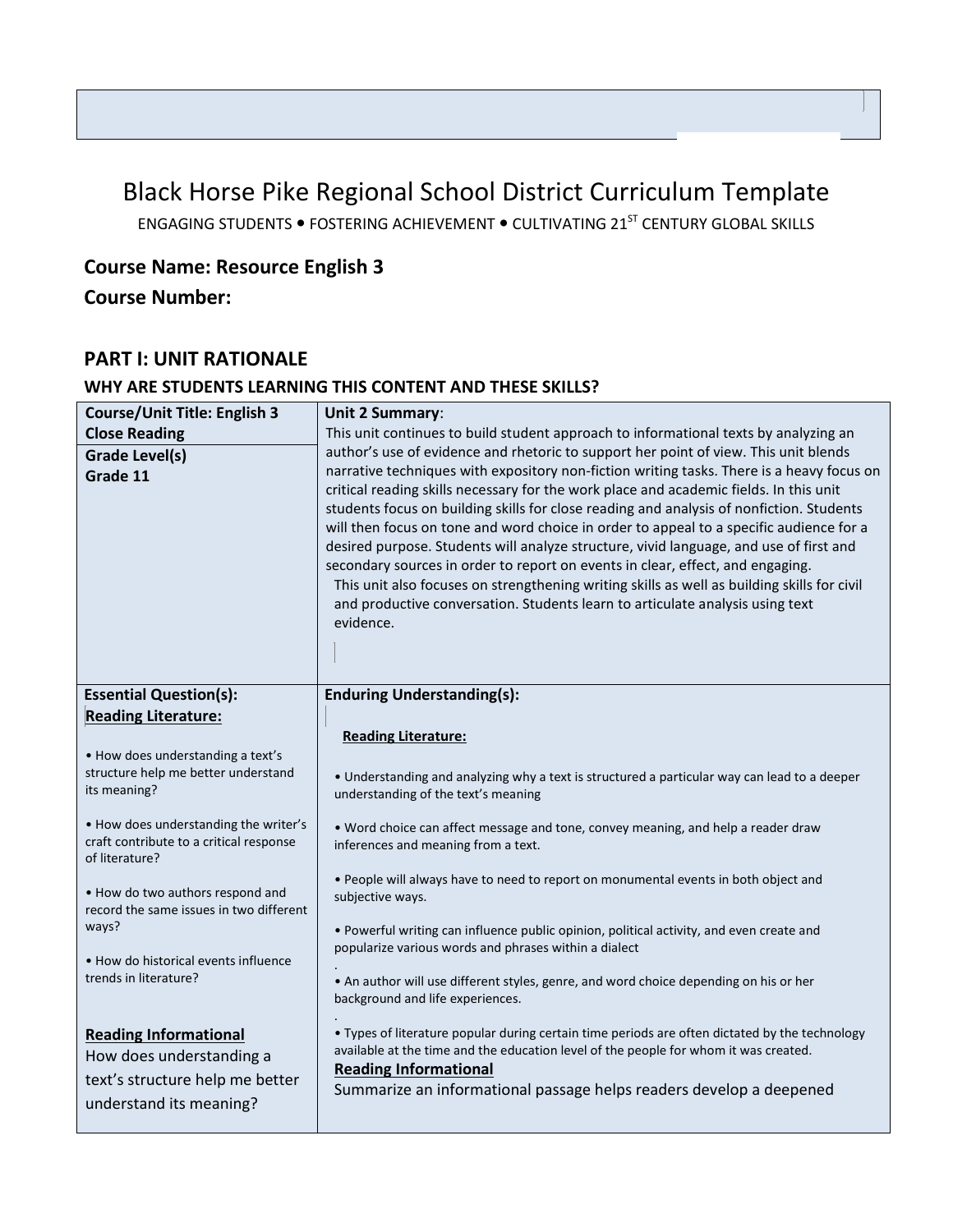|                                                            | understanding of text especially when put in own words.                                                               |
|------------------------------------------------------------|-----------------------------------------------------------------------------------------------------------------------|
| How do readers construct                                   |                                                                                                                       |
| meaning from text?                                         |                                                                                                                       |
|                                                            | Recognize text structure organizational patterns build reading                                                        |
|                                                            | comprehension as well as critical reading skills.                                                                     |
|                                                            |                                                                                                                       |
|                                                            | Cause/effect                                                                                                          |
|                                                            | Problem/solution                                                                                                      |
|                                                            | Fact/opinion                                                                                                          |
|                                                            | Compare/contrast                                                                                                      |
|                                                            | Multi-step process directions                                                                                         |
|                                                            |                                                                                                                       |
|                                                            |                                                                                                                       |
|                                                            |                                                                                                                       |
| Writing:                                                   |                                                                                                                       |
|                                                            | Writing:                                                                                                              |
| • How does reading reflect in one's                        | The more students read the more examples of good writing they are exposed                                             |
| own writing.                                               | to.                                                                                                                   |
| How can reading improve a student's                        | Students use good examples of writing in their own work.                                                              |
| writing?                                                   |                                                                                                                       |
| • How does a narrative technique                           | Using writing techniques such as irony, wit, and hyperbole can create an interesting and engaging                     |
| improve non-fiction writing?                               | non-fiction writing.                                                                                                  |
|                                                            | . Using narrative techniques such as vivid details and figurative language help improve the                           |
|                                                            | appeal of non-fiction writing.                                                                                        |
|                                                            |                                                                                                                       |
|                                                            | . Being able to distinguish fact v. opinion helps a writer achieve his or her goals when writing.                     |
|                                                            |                                                                                                                       |
|                                                            |                                                                                                                       |
| <b>Speaking and Listening:</b>                             | <b>Speaking and Listening:</b>                                                                                        |
|                                                            |                                                                                                                       |
| How do we effectively discuss themes                       | Group analysis author's choice and purpose can enhance individual understanding of universal<br>truths in literature. |
| and craft to create better<br>understanding of literature? |                                                                                                                       |
|                                                            | · Collaboration helps students develop questions and new ideas regarding an issue or topi; c                          |
|                                                            | developing questions regarding a work's theme and function will increase understanding of<br>the text.                |
| How does effective collaboration                           |                                                                                                                       |
| enhance student learning?                                  |                                                                                                                       |
|                                                            |                                                                                                                       |
|                                                            | Language:                                                                                                             |
| Language:                                                  |                                                                                                                       |
| How do sentence structure and                              | Creative sentence structure and grammatical conventions convey clear massages                                         |
| grammatical convention reflect the                         |                                                                                                                       |
| author's purpose?                                          |                                                                                                                       |
|                                                            |                                                                                                                       |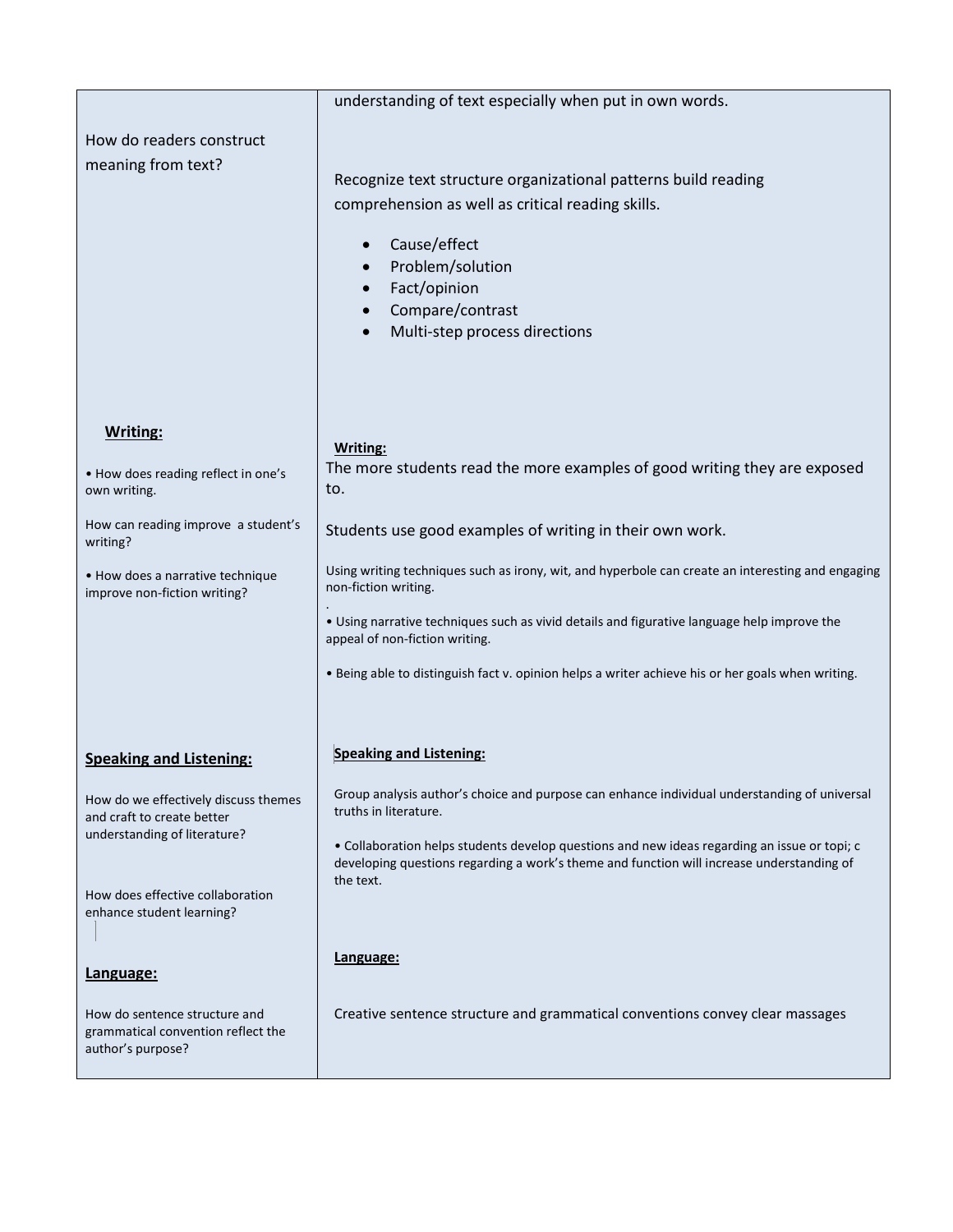# **PART II: INSTRUCTIONAL STRATEGIES AND RESOURCES DESCRIBE THE LEARNING TARGETS.**

### **After each target, identify the NJCCCS or Common Core Standards that are applicable**

| <b>Learning Target</b>                                                                                                                                                                                                                                                 |                                                                                                                                                                                                                                                                                                                                                                           | <b>NJCCCS or CCS</b>                                                                     |
|------------------------------------------------------------------------------------------------------------------------------------------------------------------------------------------------------------------------------------------------------------------------|---------------------------------------------------------------------------------------------------------------------------------------------------------------------------------------------------------------------------------------------------------------------------------------------------------------------------------------------------------------------------|------------------------------------------------------------------------------------------|
|                                                                                                                                                                                                                                                                        | <b>Reading Literature:</b>                                                                                                                                                                                                                                                                                                                                                | RI.11.2<br>1.                                                                            |
| 1.<br>2.                                                                                                                                                                                                                                                               | Evaluate the credibility of a variety of informational sources reporting on the same event:<br>informal blogs, respected news publications, and small news organizations.<br>Compare and contrast the structure of nonfiction literature dealing in real modern disasters<br>or political issues to a modern first person account of the same issue. ( Compare the modern | 2.<br>RI.11.2; RI.11.5                                                                   |
|                                                                                                                                                                                                                                                                        | story of a devastating storm to a nonfictional account of a devastating storm as in "The<br>Perfect storm" or The political gains of the Taliban to "Kite Runner")                                                                                                                                                                                                        | 3.<br>RI.11.5; RI.11.6                                                                   |
| 3.                                                                                                                                                                                                                                                                     | Identify narrative techniques (vivid description or metaphor) used in various non-fiction<br>articles and how they impact the effectiveness of the piece.                                                                                                                                                                                                                 | RI.11.7<br>4.                                                                            |
| 4.                                                                                                                                                                                                                                                                     | Decided how effect the author's use of first and secondary sources are at establishing his<br>point of view.                                                                                                                                                                                                                                                              |                                                                                          |
| 5.                                                                                                                                                                                                                                                                     | Identify tone mood and word choice in various nonfiction works and analyze the effect,<br>purpose and intended audience                                                                                                                                                                                                                                                   | 5.<br>RI.11.4                                                                            |
|                                                                                                                                                                                                                                                                        | 6. Analyze the specific structure and word choice of various non-fiction writing and decide how it<br>reflects the author's personal feelings on the issue (religious or political leanings).                                                                                                                                                                             |                                                                                          |
| Writing:                                                                                                                                                                                                                                                               |                                                                                                                                                                                                                                                                                                                                                                           | 6. RI.11.1                                                                               |
|                                                                                                                                                                                                                                                                        | Write an informational essay, or paragraph and use word choice and structure to reflect<br>1.<br>purpose in a piece of non-fiction writing.                                                                                                                                                                                                                               | Writing:<br>7. W.11.2.; W.11.2d;                                                         |
| 8. Write in Reader's Log or notebooks: brain storming connection between novel and real life<br>accounts.                                                                                                                                                              |                                                                                                                                                                                                                                                                                                                                                                           | W.11.3c; W.11.3d; W.11.4<br>8. W.11.5                                                    |
| 9. Paraphrase events, make connections and react to current articles from Achieve 3000 or local<br>newspaper, news story or internet report about societal issues inherent in urban life such as gang<br>violence and drug abuse.                                      |                                                                                                                                                                                                                                                                                                                                                                           | <b>9. W.11.9</b><br>10. W.11.6;11.7;11.8<br>11. W.11.2b; SL.11.1b;<br>SL.11.1c; SL.11.1d |
| 10. Use programs such as Power Point, Prezi, Smartboard Tools, Youtube, and Ted Talks to research<br>12. W.11.2a; W.11.2f<br>and present information that clearly recounts an event or answers a self-generated question as<br>described in the performance assessment |                                                                                                                                                                                                                                                                                                                                                                           |                                                                                          |
|                                                                                                                                                                                                                                                                        | 11. Select and integrate articles into non-fiction writing                                                                                                                                                                                                                                                                                                                |                                                                                          |
|                                                                                                                                                                                                                                                                        | 12. Use narrative techniques to create engaging opening and closings to non-fiction writing                                                                                                                                                                                                                                                                               |                                                                                          |
|                                                                                                                                                                                                                                                                        | <b>Speaking and Listening:</b><br>13. Participate in collaborative discussions based on a single topic in the form of Socratic Seminar,<br>large and small group discussions.                                                                                                                                                                                             | 13. SL.11.1a; SL.11.1b;<br>SL.11.1c; SL.11.1d                                            |
|                                                                                                                                                                                                                                                                        | 14. Support statements with specific references to seminar/discussion texts as well as major works<br>studied in class, as well as references to various media (i.e. film, television).                                                                                                                                                                                   | 14. SL.11.2<br>15. SL.11.3; SL.11.4;<br>SL.11.6                                          |
|                                                                                                                                                                                                                                                                        | 15. Speak clearly with articulation and audibility and listen attentively; respond to peer-comments<br>by reiteration and paraphrasing; explicitly identify formal and informal language as well as when to<br>use each appropriately.                                                                                                                                    |                                                                                          |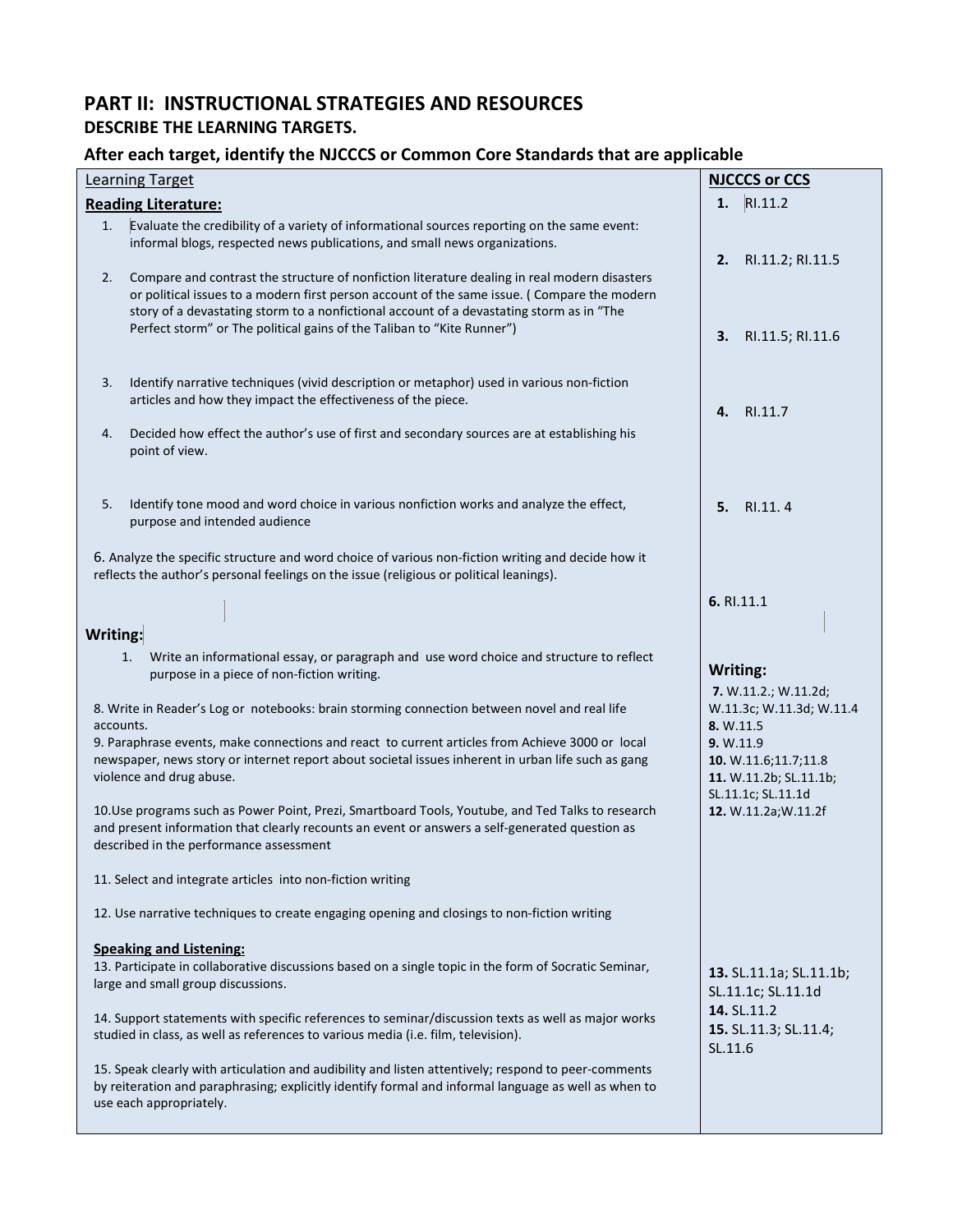| 16. Develop questions to discuss with peers related to the text                                                                                                                       |                                                                                       |
|---------------------------------------------------------------------------------------------------------------------------------------------------------------------------------------|---------------------------------------------------------------------------------------|
| 17. Keep all discussion on topic and redirect when discussion is off topic<br>Language:<br>19. Identify compound- complex sentence and their impact on the overall purpose of a text. | 16. SL.11.1.c<br>17. SL.1.d<br>Language                                               |
| 20. Analyze texts to determine the use of content specific vocabulary and their impact on the<br>audience.                                                                            | 18. L.11.1; L.11.2; L.11.3<br>19. L.11.4; L.11.4a:<br>L.11.4b<br>20. L.11.4c; L.11.4d |

### **Inter-Disciplinary Connections:**

#### **History:**

• Study issues regarding human rights, freedom of the speech, and the power struggle between Protestants and the Church of England.

• Students might examining more modern occurrences such as the Great Depression or Hurricane Sandy before reading the included nonfiction writing

### **Biology:**

Students read and study disease related articles, outbreak plans

**Earth Science:** 

• Students will examine information regarding natural disasters in connection to their frequency and causes within specific places in the world

### **Math**

Charts tables demonstrating percentages economic impact

### **Students will engage with the following text:**

### **Achieve3000 articles nonfiction text**

### **Supplemental Texts:**

*Independent Reading:* Students will be provided with a list of suggested titles, and will choose a fiction or non-fiction text to read. Students will be required to read independently throughout the school year.

#### **Texts:**

• "The City and the Storm" by John Homans

### **Mentor Texts:**

**Accommodations/ Modifications:** Add graphic novels and Retold Classics, highlight and underline ideas in reading material, provide students with summaries and paraphrasing, allow students to listen to audio recordings of readings, provide guiding questions to complete when reading to ensure an understanding of main ideas, provide students with guided notes or copies of notes, incorporate media and audiovisual representation of material (Ex: YouTube, television shows, Discovery Education, etc.)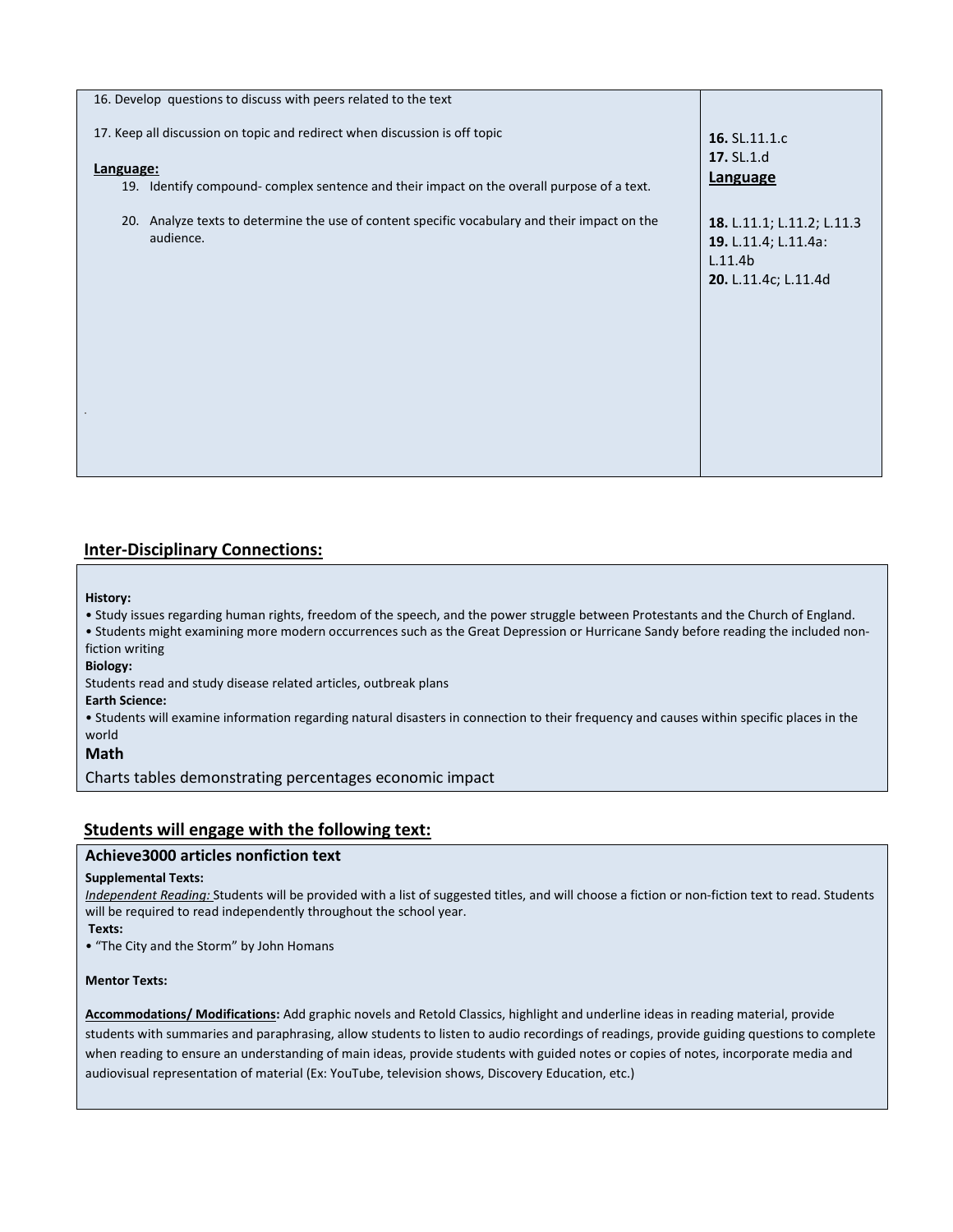### **Students will write:**

**Non-fiction:** Expository essay ,m Informational

Narrative first person account of a personal experience such as a disaster or almost disaster

• **Reader's Response to Literature:** use of reader's/writer's notebooks to respond to and apply author's use of sensory details, sentence

structure, figurative language; analysis of structure and diction; reflection on the importance of audience and purpose when creating tone • **Open-ended responses on quizzes/tests or in reader's notebooks**: Short answer and open-ended responses using textual support from various suggested readings.

**Accommodations/ Modifications:** model brainstorming, extended time on writing assignments, give checklists or step-by-step directions in writing, reduce length of requirements for writing assignments, provide graphic organizers, reduce number of open-ended questions, grade based on organization and content not mechanics, provide clear and concise rubric prior to assignment (in rubric, reduce value for spelling errors)

# **PART III: TRANSFER OF KNOWLEDGE AND SKILLS**

### **DESCRIBE THE LEARNING EXPERIENCE.**

### **How will students uncover content and build skills.**

### *Whole Group Instruction:*

•**Lesson, Teacher Modeling, and Lecture:**

Annotation of Text for Word Choice, Sentence Structure and word choice; Annotation of Text for use of figurative language, vivid details, and first and secondary sources ( modern editorials)

• **Cornell Notes:** On Lectures and Readings regarding controversial topics, common structures of non-fiction and editorial writing

**• Class discussion** Articles from achieve, articles from newspaper or internet source generate discussion on the impact of the event as well as how the article was crafted author's use of style choice regarding word choice and structure.

**Accommodations/ Modifications:** graphic organizers, provide guided notes and copies of notes, modeling, provide questions prior to lesson, break lessons and information into smaller portions, slow pacing and allow for re teaching, provide stations during differential work for higher level learners. Provide historical context before units if not previously covered**.**  *Small-Group Instruction:* 

*Students will explore the following topics through collaborative activities such as Think, Pair, Share; Placemat; and Jigsaw:* 

- **Text analysis, annotations, and citations**  working together to completed detailed annotations to use in Socratic seminars
- **Vocabulary in Context**  Locating content specific words and describing why and how each is used in a specific piece
- **Writing Workshop Conferences:** Students routinely share and edit each other's writing
- **Reader's/Writer's Notebooks responses:** Students routinely share and edit each other's writing

• **Book talks/ Literature Circles:** Non-fiction based book talks by teacher on works such as *Stiff* by Mary Roach or *The Immortal Life of Henrietta Lacks;* Literature Circles on excerpts from suggested text focusing on word choice, structure, and use of first and secondary sources.

**Accommodations/ Modifications:** assign cooperative learning groups to ensure effective work and socialization, provide checklists, provide detailed and concise rubrics, and provide materials.

#### *Individual Assignments:*

• **Reader's Log/ Notebook:** Routine writing which focuses on non-fiction and editorial writing, building modern definitions for slang terms in form dictionary style, using first person accounts to reflect on an incident, using vivid details to bring an event to life, editing word choice for domain specific vocabulary and to suit author's intended purpose

- **Vocabulary Work in Context:** Describe an event using student-gathered, in- context vocabulary
- **Project Options**: *Based on Silent Sustained Reading*
- Oral Presentations such as book talks, character interviews, puppet shows, prezis
- Write an original newspaper editorial reporting on a major event in the story

• Research and present a formal report on historical or scientific information grounded in the plot of the book (i.e. dictators throughout the centuries in connection with The Hunger Games or genetic engineering in connection with Matched or Maximum Ride • **Independent Reading:** Student selected novels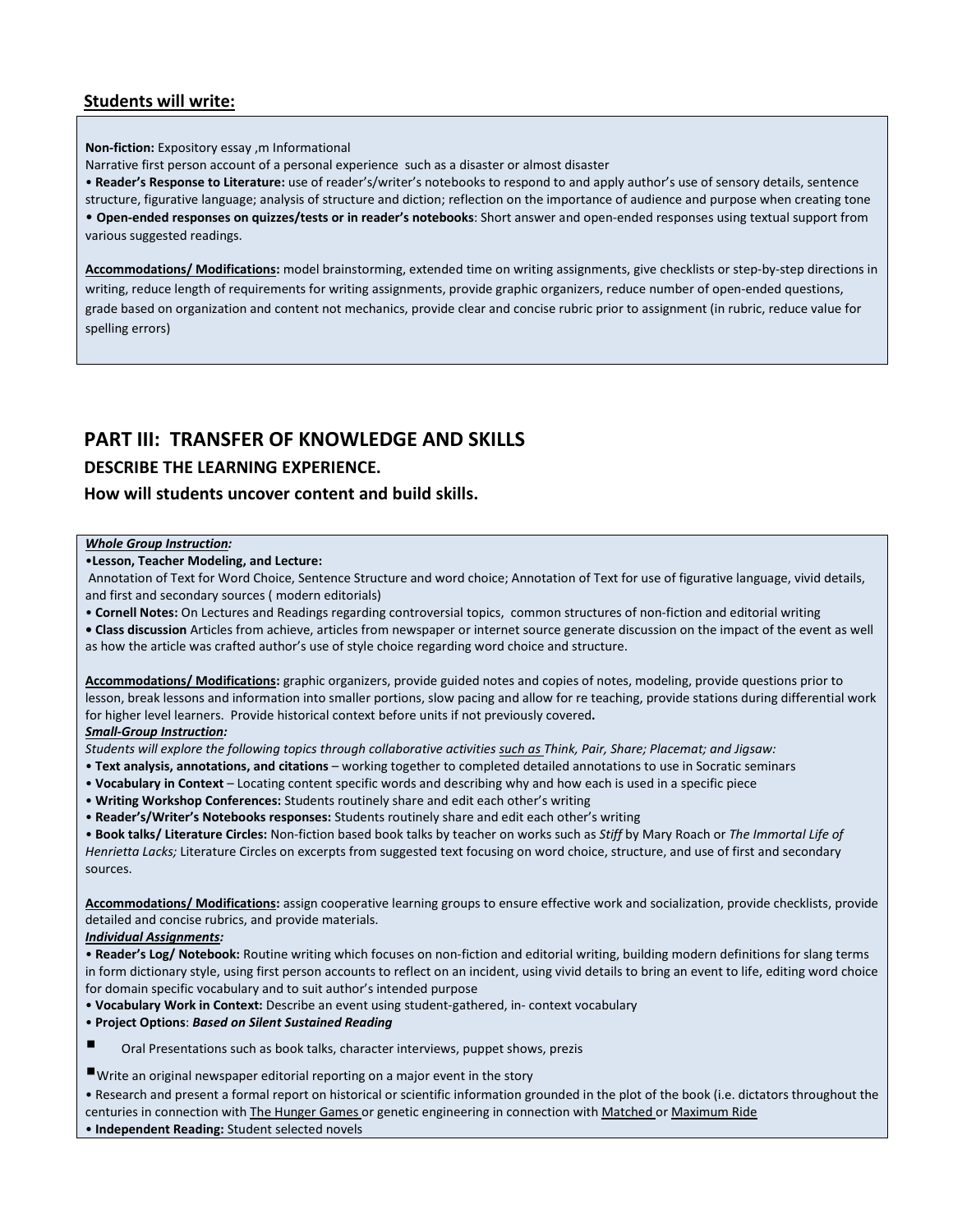| . Writing Workshop Assignment: Completion of expository writing and regularly writing in notebooks |  |  |
|----------------------------------------------------------------------------------------------------|--|--|
|----------------------------------------------------------------------------------------------------|--|--|

**Accommodations/ Modifications:** graphic organizers, provide guided notes and copies of notes, modeling, reduce written quantity, individual writing conferences and assistance, individual presentations after school for students exempt from oral reading and presentations

**PART IV: EVIDENCE OF LEARNING**

**IDENTIFY THE METHODS BY WHICH STUDENTS WILL DEMONSTRATE THEIR UNDERSTANDING OF CONTENT AND THEIR ABILITY TO APPLY SKILLS. IDENTIFY BLOOM'S LEVELS.** 

Analyzing **Applying Understanding** Remembering

### **Formative Assessments:**

 **The following assessments will be used to gauge students' understanding of key concepts, as well as students' abilities to use their knowledge to engage in analysis and evaluation. These assessments require students to think independently as well as collaboratively. Teachers will use these assessments throughout the unit to determine where interventions and modifications are necessary in order to prepare students for summative and performance assignments.** 

**Bloom's Levels:** *Remembering, Understanding, Applying*

• **Cornell Notes:** Notebook checks & quizzes; collaborative & independent reflections.

• **Quizzes:** Reading check quizzes that require recall of narrative elements, events, figurative language; Quizzes that require identification and application of grammatical conventions; include open-ended responses that require use of textual evidence.

• **Warm-up & Closure activities:** Activities related to learning objectives that engage students in applying skills, evaluating text, determining main ideas, and generating thoughts through writing tasks; use of graphic organizers and exit slips as appropriate.

• **Whole-class observations, discussion, and questioning** 

•**Class participation and discussion:** Prep-work, including reading and annotation of text; written responses to central questions; evaluations of peers and self-evaluation based on individual goals for participation.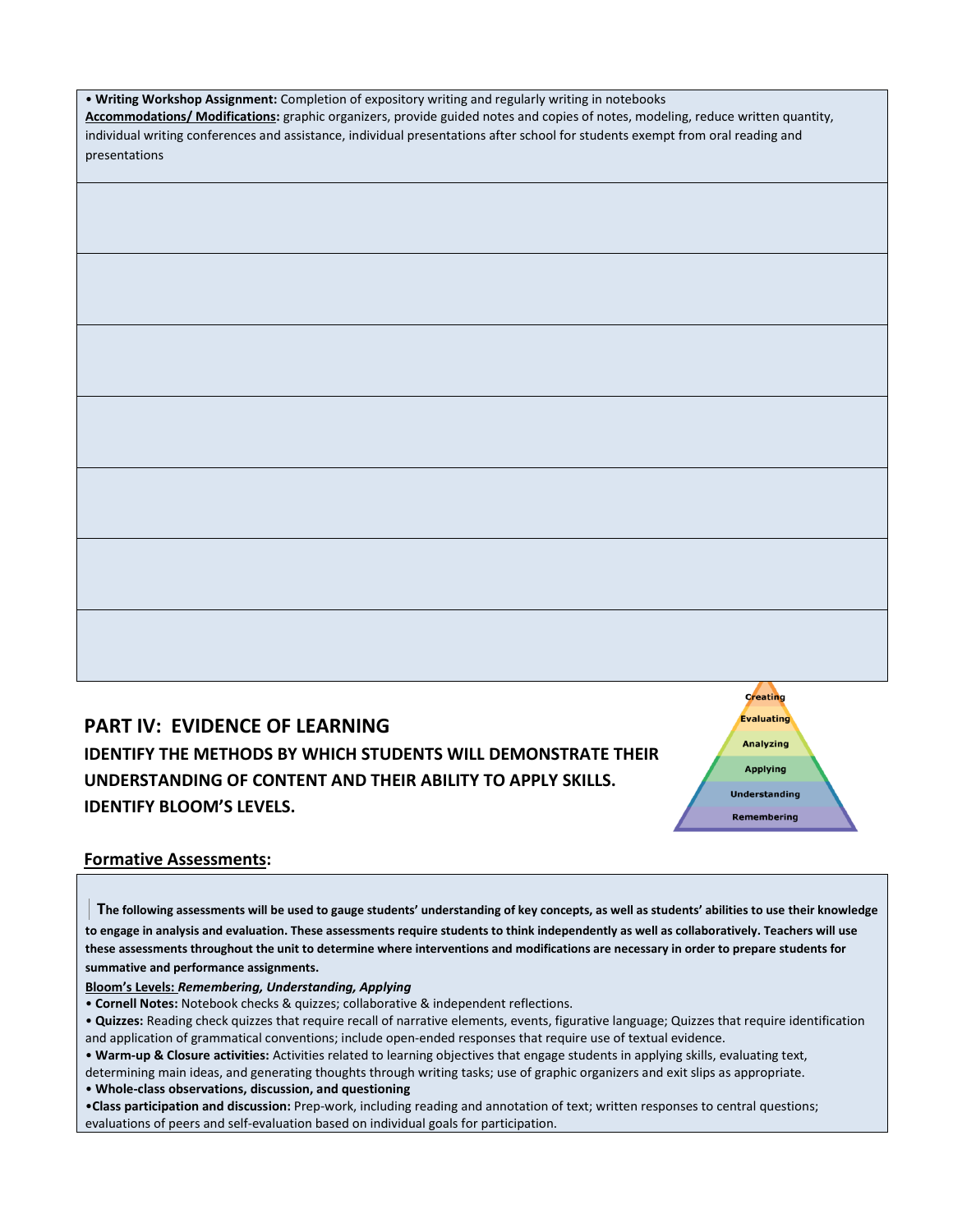• **Reader's Log / Notebooks:** Responses to independent reading, making connections to real-life events that correspond to events in the novel or topics/themes in informational articles; collection of writing ideas; development of narrative writing; revisions for word choice, grammar, and sentence structure.

• **Individual writing conferences**: Student-teacher and peer-to-peer conference discussions and observations offer opportunity for teacher evaluation; students should also engage in self-evaluation and reflection.

• **Class participation** Students complete given assignments, take notes in class, and participate in whole-class and small-group discussions based on the following: text annotations; student-based questions; and analysis of characters, language, story elements, and themes, especially as they relate to real life.

• **Independent reading assessment***: Projects* 

### **Accommodations/Modifications:**

 Provide word banks, extended time, bold instructions, repeat and clarify directions as needed, provide thorough instructions, make assessments visually appealing and organized, provide after-school support, chunk sections and/or reduce quantity of section, incorporate alternative assessments especially those using technology and manipulatives

Open note quizzes and tests guided notes and questioning sheet for closely reading texts.

### **Summative Assessments:**

 **The following assessments will be used to evaluate students' abilities to recall and apply knowledge; analyze and evaluate text; and create their own text.** 

**Bloom's Levels:** *Understanding, Applying, Analyzing, Evaluating*

• Informational Text Benchmark Assessment

• Expository Writing Benchmark

Final writing assignments fiction nonfiction

### **Accommodations/Modifications:**

 Include word banks, extended time, preferential seating, bold instructions, repeat and clarify directions as needed, provide thorough instructions, make assessments visually appealing and organized, provide after-school support, chunk sections and/or reduce quantity of section, incorporate alternative assessments especially those using technology and manipulatives.

### **Performance Assessments:**

 **The following assessments require students to transfer knowledge in the creation of original work.** 

**Bloom's Levels:** *Applying, Analyzing, Evaluating, Creating* 

• *Expository Writing:* Expository essay using article as evidence

Report and reflect on a global issue national or personal disaster using modern mentor text

• *Project Options*

Oral Presentations such as book talks, character interviews, puppet shows, prezis

Write an original newspaper editorial reporting on a major event in the story

Research and present a formal report on historical or scientific information grounded in the plot of the book (i.e. dictators throughout the centuries in connection with The Hunger Games or genetic engineering in connection with Matched or Maximum Ride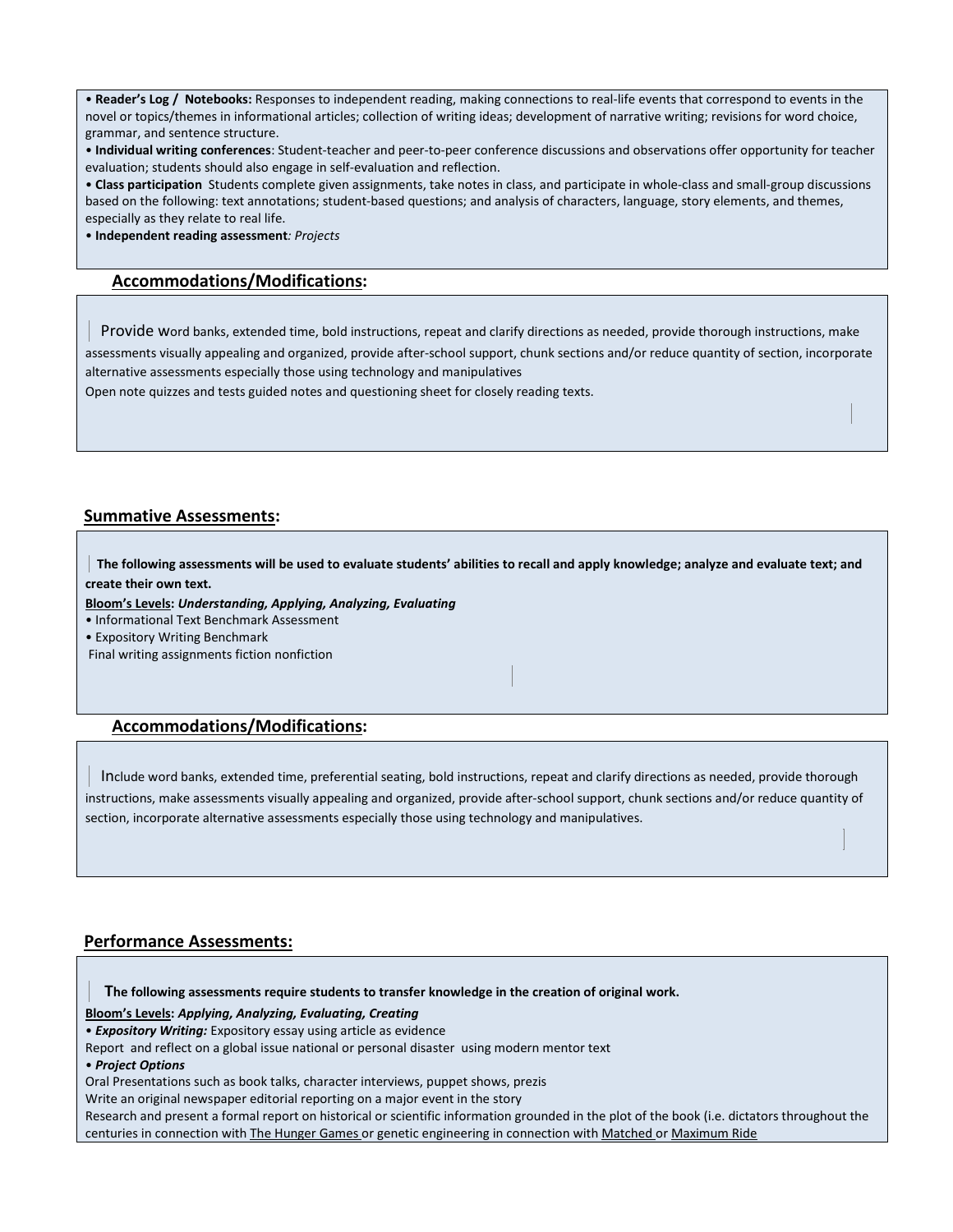# **Accommodations/Modifications:**

Focus on content and effort, reduce value of artistic ability, choose cooperative learning groups to ensure effective work and socialization skills**,** emphasize technology and manipulatives in alternative assessment formats, assist group presentations with guided questions. Provide student with choices, use modified rubrics.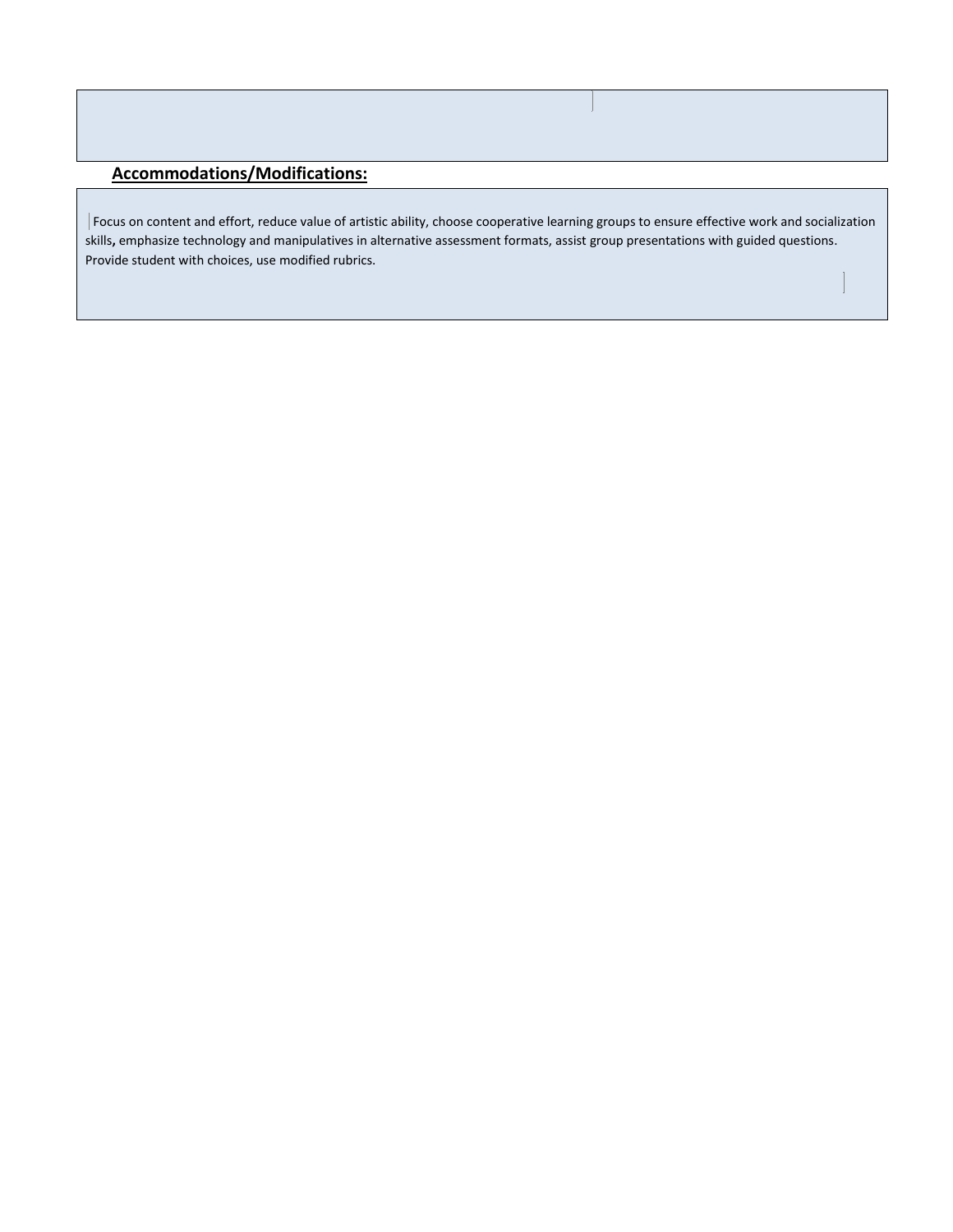# Black Horse Pike Regional School District Curriculum Template

ENGAGING STUDENTS . FOSTERING ACHIEVEMENT . CULTIVATING 21<sup>ST</sup> CENTURY GLOBAL SKILLS

# **Course Name: Resource English**

**Course Number:**

# **PART I: UNIT RATIONALE**

# **WHY ARE STUDENTS LEARNING THIS CONTENT AND THESE SKILLS?**

| <b>Course/Unit Title: English 3</b>                                                                     | Unit 3 Summary:                                                                                                                                                                                                                                                                                                                                                                                                                                                                                                                                                                                                                                                                                                                                                                                                                                                                                                                                                                                                                                                                                                                                                                                                                                                                                                                                                                                                                                                                                                                                                     |  |
|---------------------------------------------------------------------------------------------------------|---------------------------------------------------------------------------------------------------------------------------------------------------------------------------------------------------------------------------------------------------------------------------------------------------------------------------------------------------------------------------------------------------------------------------------------------------------------------------------------------------------------------------------------------------------------------------------------------------------------------------------------------------------------------------------------------------------------------------------------------------------------------------------------------------------------------------------------------------------------------------------------------------------------------------------------------------------------------------------------------------------------------------------------------------------------------------------------------------------------------------------------------------------------------------------------------------------------------------------------------------------------------------------------------------------------------------------------------------------------------------------------------------------------------------------------------------------------------------------------------------------------------------------------------------------------------|--|
| <b>Critical Reading</b>                                                                                 |                                                                                                                                                                                                                                                                                                                                                                                                                                                                                                                                                                                                                                                                                                                                                                                                                                                                                                                                                                                                                                                                                                                                                                                                                                                                                                                                                                                                                                                                                                                                                                     |  |
| Argument and Research<br>Grade Level(s)11                                                               | This unit focuses on the idea that strong writing stems from deep comprehension of a<br>text or topic. This unit builds writing skills based on deep comprehension skills. Many<br>deficiencies in writing are the result of shallow or uniformed critical thinking. The unit                                                                                                                                                                                                                                                                                                                                                                                                                                                                                                                                                                                                                                                                                                                                                                                                                                                                                                                                                                                                                                                                                                                                                                                                                                                                                       |  |
|                                                                                                         | writing<br>activities are linked closely to student reading in ways that help them both develop and<br>express their emerging understanding of the evidence at hand. In this unit students are<br>continually asked to explain their thinking about texts in their writing. Developing this<br>ability is fundamental to supporting students as they craft extended pieces of writing.<br>This unit will focus on research skill and research writing. Students will analyze various<br>forms of texts to identify and evaluate authors' use of structural and organizational<br>strategies. They will write an argument essay using multiple sources to present claims<br>and counter claims on an issue. Students will focus on methods of expanding and<br>developing details in a logical and organized format. Students will revise this argument<br>essay through writing conferences, peer-editing and self-editing periods. Grammatical<br>conventions learned in units 1 and 2 will be applied to these editing and revision<br>processes. Annotation skills established in unit 1, and honed in unit 2, will be employed<br>heavily during the independent research process. Students will continue to develop<br>speaking and listening skills in Socratic Seminars, with a focus on student-generated<br>topics for discussion, and building and responding to peers' ideas and statements in<br>discussion. Students will continue independent reading process, with a culminating<br>performance assessment focused on the independent reading texts. |  |
| <b>Essential Question(s):</b><br><b>Reading Informational Text:</b>                                     | <b>Enduring Understanding(s):</b><br><b>Reading Informational Text:</b>                                                                                                                                                                                                                                                                                                                                                                                                                                                                                                                                                                                                                                                                                                                                                                                                                                                                                                                                                                                                                                                                                                                                                                                                                                                                                                                                                                                                                                                                                             |  |
| . How does an author's voice their<br>opinions about events and world<br>issues?                        | • Authors use writing style to influence the opinions of others and reflect the world<br>around them.                                                                                                                                                                                                                                                                                                                                                                                                                                                                                                                                                                                                                                                                                                                                                                                                                                                                                                                                                                                                                                                                                                                                                                                                                                                                                                                                                                                                                                                               |  |
| • In what ways does the authors<br>background and life experiences<br>reflect and impact their writing? | . Powerful writing can influence public opinion, political activity, and even create and<br>popularize various words and phrases within a dialect.                                                                                                                                                                                                                                                                                                                                                                                                                                                                                                                                                                                                                                                                                                                                                                                                                                                                                                                                                                                                                                                                                                                                                                                                                                                                                                                                                                                                                  |  |
|                                                                                                         | . An author will use different styles, genre, and word choice depending on his or her<br>socioeconomically status, political affiliations, and personal goals.                                                                                                                                                                                                                                                                                                                                                                                                                                                                                                                                                                                                                                                                                                                                                                                                                                                                                                                                                                                                                                                                                                                                                                                                                                                                                                                                                                                                      |  |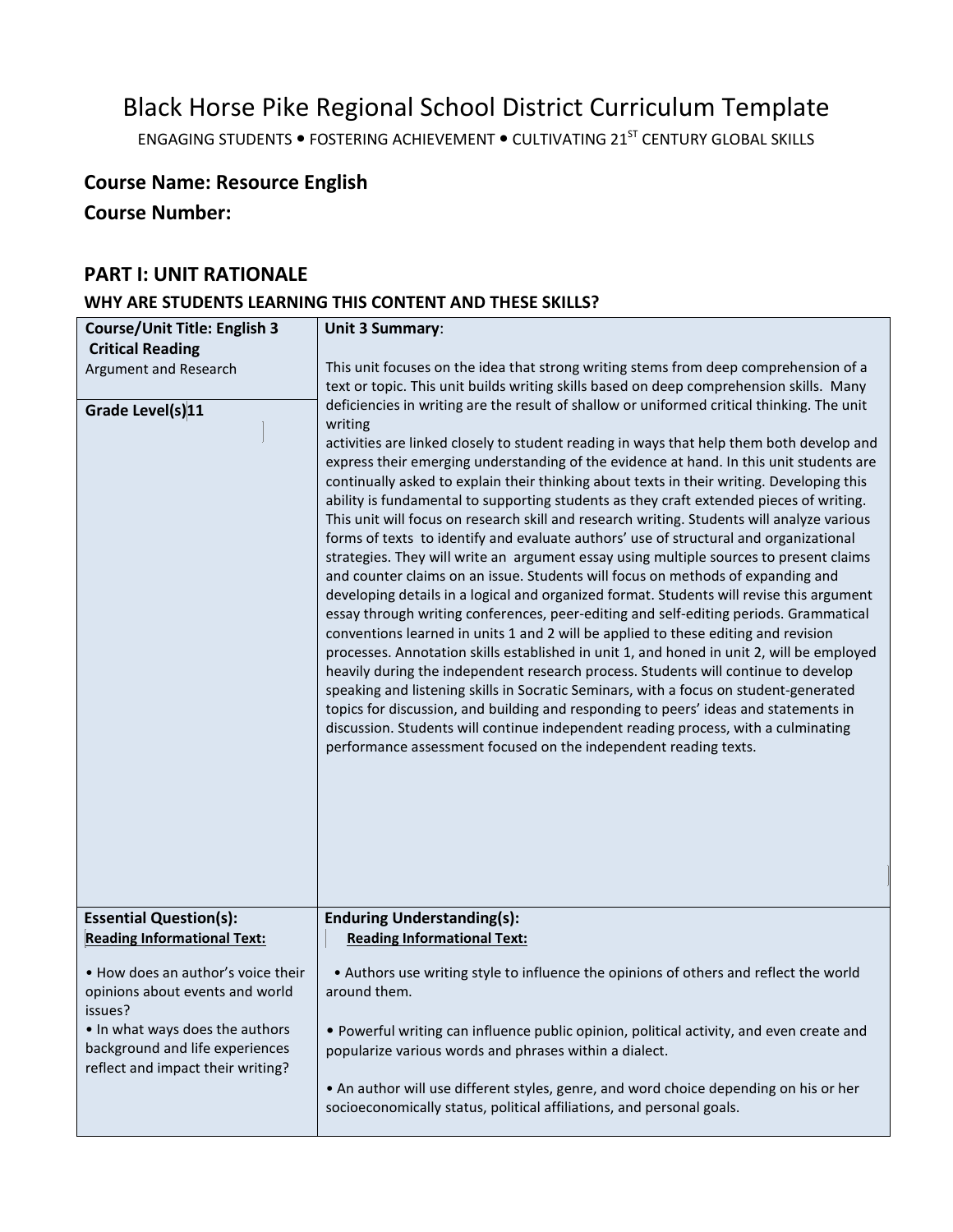| • How do authors effectively                                                                                          |                                                                                                                                                                                                |
|-----------------------------------------------------------------------------------------------------------------------|------------------------------------------------------------------------------------------------------------------------------------------------------------------------------------------------|
| structure argument?                                                                                                   | • Strong arguments are well-researched, have a clear claim that is well supported by<br>evidence, and acknowledges and refutes counter-claims.                                                 |
| • How does a writer effectively use<br>research skills in researching,<br>drafting, and revising a research<br>paper? | . Authors attempt to appeal to their audience through logos, pathos and ethos; these<br>appeals ultimately make the argument more persuasive                                                   |
| • How can technology be<br>effectively used in research?                                                              | . Writer's craft successful arguments by fully developing and elaborating details<br>. Sources of information must be evaluated based on currency, bias, and accuracy.                         |
| • What makes a research source<br>valid?                                                                              | . Thoroughly reading and annotating sources for information will improve<br>understanding of a topic and ultimately the quality of the paper.                                                  |
| <b>Writing:</b>                                                                                                       | <b>Writing</b>                                                                                                                                                                                 |
| What are effective writing<br>techniques that should be used in<br>research writing?                                  | Using writing techniques such as understatement, exaggeration, hyperbole or sarcasm<br>improve the effectiveness of satirical writing.                                                         |
| How do purpose and audience<br>influence format and style?                                                            | . Using rhetorical techniques such as logos, ethos, and pathos to improve<br>Not giving credit to the creator of written ideas or visual media will undermine the                              |
| • How does avoiding plagiarism<br>improve the quality of an                                                           | validity of a student's argument; crediting the creator of ideas and visual media creates<br>ethos.                                                                                            |
| argument?<br>• How does quoting and<br>paraphrasing reliable sources                                                  | . Making appropriate choices with regard to the quality and amount of material quoted<br>and paraphrased in a paper will improve the validity of a student's argument, and<br>appeal to logos. |
| improve the quality of an<br>argument?                                                                                | • Strong claims, counter claims and use of transition words and phrases in-between<br>body paragraphs improves the quality of a paper.                                                         |
| • How can we use evaluation and<br>reflection to improve writing?                                                     | . Using library databases as a research may prove more effective than doing a<br>google.com search.                                                                                            |
|                                                                                                                       | . Writing workshops, peer, and self-editing will not only improve one piece of writing,<br>but enhance a student's overall writing ability.                                                    |
|                                                                                                                       |                                                                                                                                                                                                |
| <b>Speaking and Listening:</b>                                                                                        | <b>Speaking and Listening</b><br>Clear energetic voice, visual presentations, computer programs such as power<br>point and prezi make good presentations                                       |
| • What makes a good<br>presentation?                                                                                  |                                                                                                                                                                                                |
| . How does a presenter effectively<br>convey ideas to an audience?                                                    |                                                                                                                                                                                                |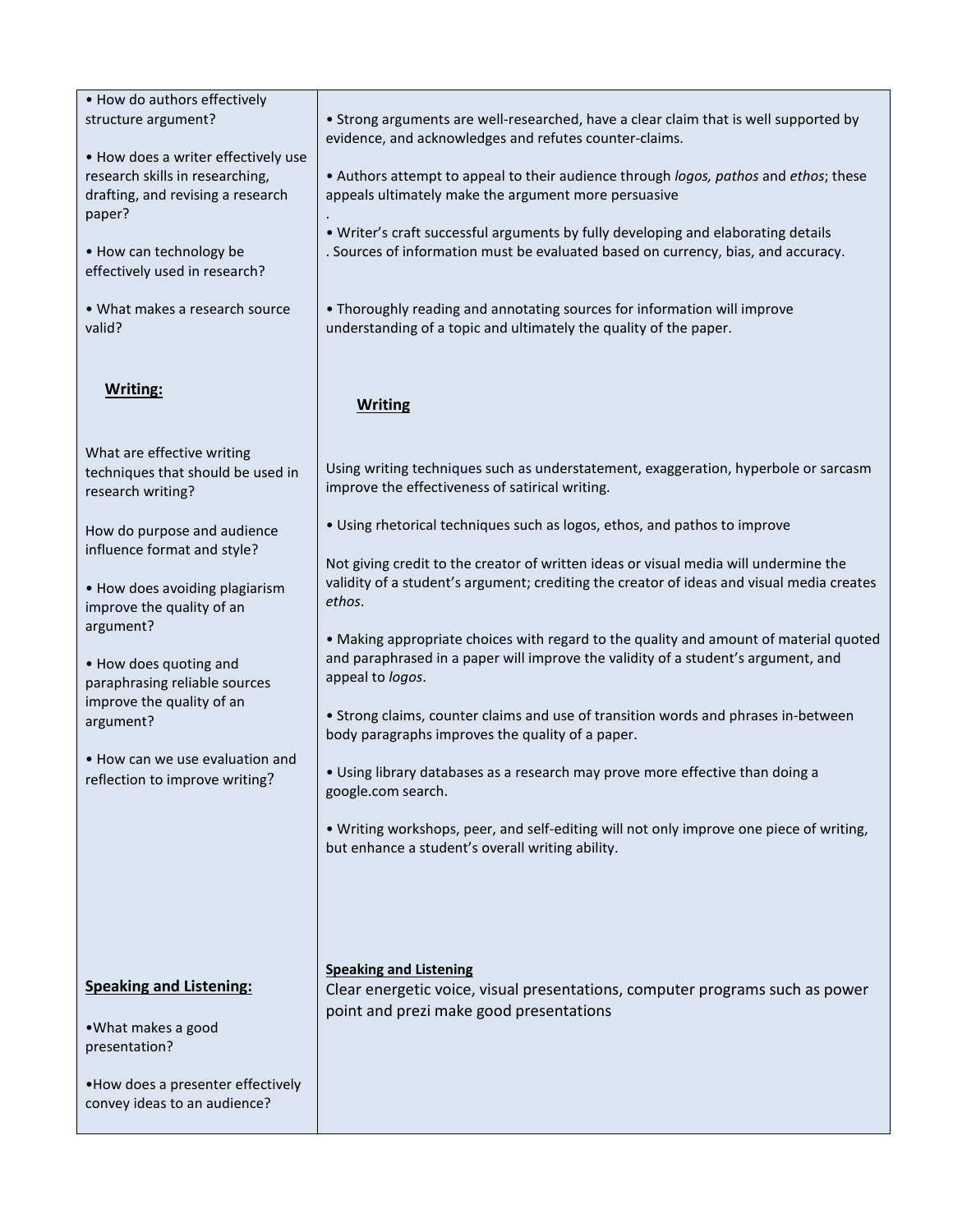| Language:<br>. How does grammar and word<br>choice impact the professional<br>nature of a research paper?<br>. Why is varying sentence structure<br>important?<br>. Why is editing and revision<br>important? | Language:<br>Using formal, academic language and word choice improves the quality of the<br>writing.<br>• Using appropriate and varied sentences structure aids in creating in professional<br>impression to the paper.<br>• Editing and revision can enhance the quality of one's writing. |
|---------------------------------------------------------------------------------------------------------------------------------------------------------------------------------------------------------------|---------------------------------------------------------------------------------------------------------------------------------------------------------------------------------------------------------------------------------------------------------------------------------------------|

# **PART II: INSTRUCTIONAL STRATEGIES AND RESOURCES**

# **DESCRIBE THE LEARNING TARGETS.**

# **After each target, identify the NJCCCS or Common Core Standards that are applicable**

| <b>Learning Target</b>                                                                                                                                                                                                                                                                                                                                                                                                                                                                                                                                                                                                                                                                                                                                              | <b>NJCCCS or CCS</b>                                                                                                     |
|---------------------------------------------------------------------------------------------------------------------------------------------------------------------------------------------------------------------------------------------------------------------------------------------------------------------------------------------------------------------------------------------------------------------------------------------------------------------------------------------------------------------------------------------------------------------------------------------------------------------------------------------------------------------------------------------------------------------------------------------------------------------|--------------------------------------------------------------------------------------------------------------------------|
| <b>Reading Information:</b>                                                                                                                                                                                                                                                                                                                                                                                                                                                                                                                                                                                                                                                                                                                                         | . RI.11.1; RI.11.2: RI.11.3                                                                                              |
| 1. Follow guided check lists and question guide lines to infer the topic and purpose of<br>informational text through close reading and annotation<br>2. Identify and explain how the writer of an informational text organizes information through<br>use of facts (i.e. statistics, case studies, interviews)<br>3. Identify and explain how the writer expresses his opinion.<br>4. Identify and explain how the writer of an argument organizes and develops an argument,<br>through persuasive appeals.<br>5. Analyze an author's word choice and explain how the diction supports the text's purpose.<br>6. Apply a student-developed essential question to the research process and evaluate sources<br>from research for their connection to that question. | 2. RI.11.1; RI.11.2; RI.11.3<br>3. RI.11.2; RI.11.5; RI.11.6<br>4. RI.11.2; RI.11.5; RI.11.6<br>5. RI.11.4<br>6. RI.11.7 |
|                                                                                                                                                                                                                                                                                                                                                                                                                                                                                                                                                                                                                                                                                                                                                                     |                                                                                                                          |
| Writing:                                                                                                                                                                                                                                                                                                                                                                                                                                                                                                                                                                                                                                                                                                                                                            | <b>Writing</b>                                                                                                           |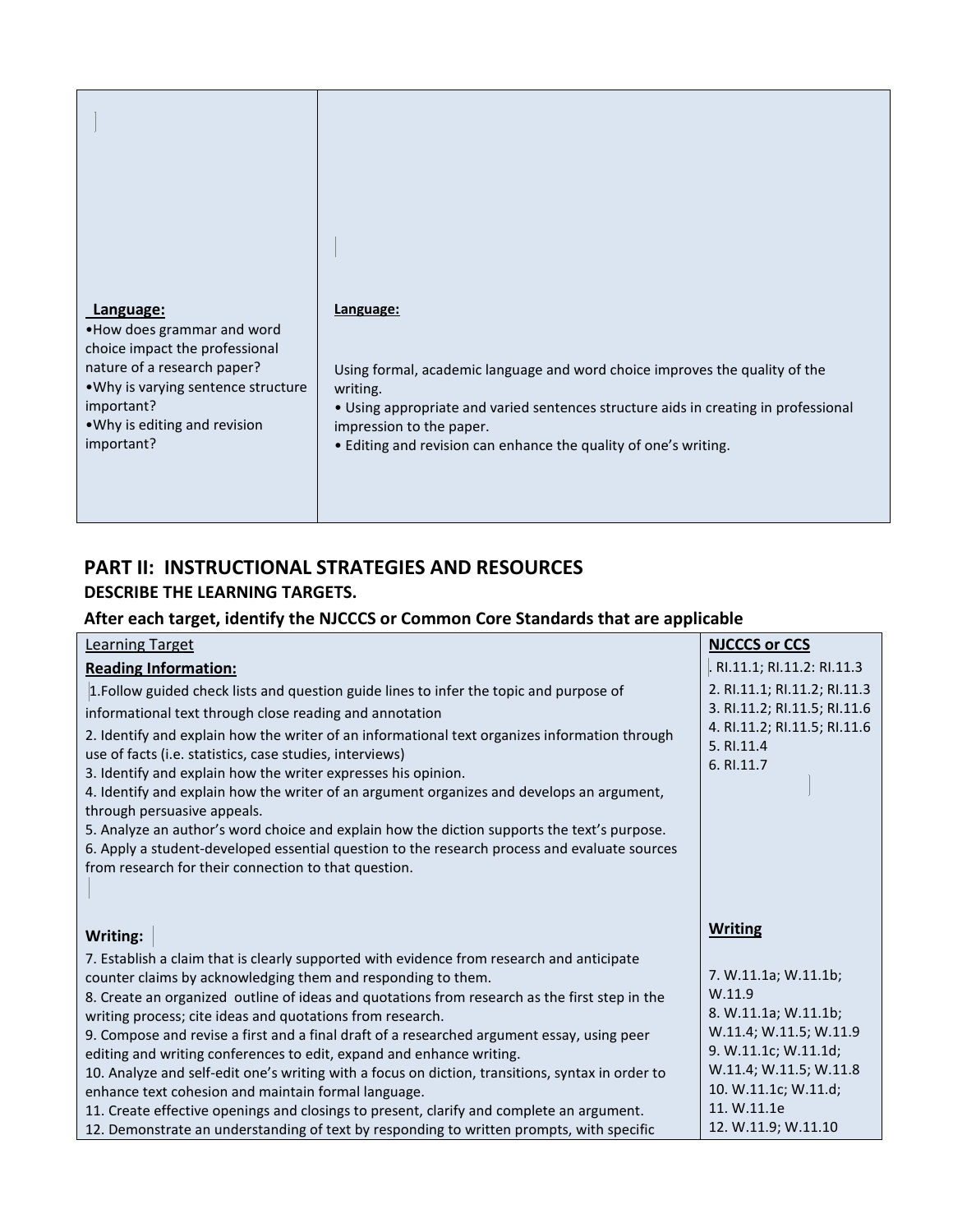| references to the text.                                                                                                                                                                                                                                                                                                                                                                                                  |                                                                                                                                                                          |
|--------------------------------------------------------------------------------------------------------------------------------------------------------------------------------------------------------------------------------------------------------------------------------------------------------------------------------------------------------------------------------------------------------------------------|--------------------------------------------------------------------------------------------------------------------------------------------------------------------------|
| <b>Speaking and Listening:</b>                                                                                                                                                                                                                                                                                                                                                                                           | Speaking and<br>Listening:                                                                                                                                               |
| 13. Engage in collaborative discussions about topic or controversial issue prepare to use<br>evidence from reading.<br>14. Build on classmates' statements and ideas with specific reference to text and other media.<br>15. Consider classmates' statements and ideas, and redirect dialogue to focus on selected<br>topics under discussion.<br>16. Present researched topics using technology and a variety of media. | 13. SL.11.1; SL.11.1a;<br>SL.11.1c; SL.11.1d<br>14. SL.11.1b; SL.11.1c;<br>SL.11.1d SL.11.2<br>15. SL.11.3; SL.11.4;<br>SL.11.6<br>16. SL.11.5                           |
| Language:<br>17. Identify and define words (using context clues and reference materials) from argument<br>and texts to determine meaning of important vocabulary and their connotations/denotations<br>18. Identify and define key terms from source texts in researched argument essay<br>19. Revise researched argument writing.                                                                                       | Language<br>17. L.11.1a; L.11.1b;<br>L.11.3a; L.11.4a; L.11.4b;<br>L.11.4c; L.11.4.d<br>18. L.11.2; L.11.3;<br>L.11.4; L.11.6<br>19. L.11.1; L.11.2; L.11.2a;<br>L.11.2b |
| <b>Inter-Disciplinary Connections:</b>                                                                                                                                                                                                                                                                                                                                                                                   |                                                                                                                                                                          |

**Science:**

**Students will read and study articles related to Earth Science Sociology: Students will study the impact of culture on a society**

### **Students will write:**

• **Argument Research Paper**  MLA Formatted Works Cited Minimum of 3 sources Supported claim Refuted counter claim Final essay might include: Expert Opinion/Testimony Persuasive Appeals (logos, pathos and ethos) Persuasive Techniques (rhetorical questions or anecdotes • **Reader's Response to Literature**: Entries in reader's log/notebooks to respond to literature read as a class and independent reading selections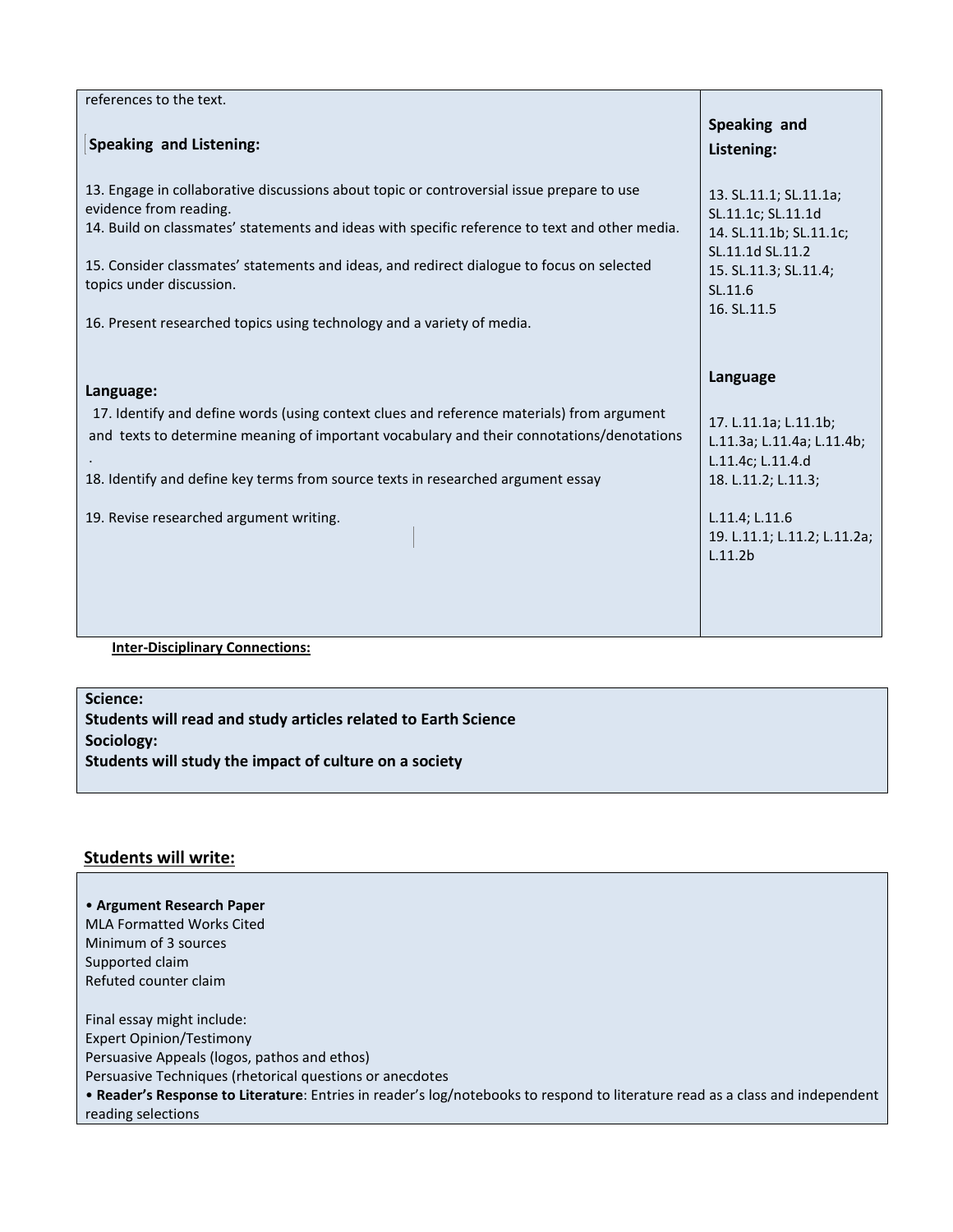• **Independent Reading Project Options**:

book review, scrapbook, time capsule, or newspaper

• **Open-ended responses on quizzes/tests** : Short answer and open-ended responses using textual support.

**Accommodations/ Modifications:** assign specific topics based on ability, give checklists or step-by-step directions in writing, provide graphic organizers for brainstorming, provide model outlines, provide specific instructions and examples of parenthetical citations and MLA format of paper and works cited, reduce length of requirements for writing assignments, extended time on writing assignments, grade based on organization and content not mechanics, provide clear and concise rubric prior to assignment, grade alternate rubrics

# **PART III: TRANSFER OF KNOWLEDGE AND SKILLS**

### **DESCRIBE THE LEARNING EXPERIENCE.**

### **How will students uncover content and build skills.**

### *Whole Group Instruction:*

• **Mini-lessons, Teacher Modeling, and Lecture**: Annotation of Text for Word Choice, Sentence Structure and word choice; Annotation of Text for use of figurative language, vivid details and connections.

• **Cornell Notes:** On Lectures and Readings regarding controversial topics,

• **Socratic Seminar:** Use modern editorials to generate discussion on the impact of author's use of style choice regarding word choice and structure.

**Accommodations/ Modifications:** break lessons and information into smaller portions, provide and assist with graphic organizers for brainstorming, provide model outlines, provide specific instructions and examples of parenthetical citations and MLA format of paper and works cited.

### *Small-Group Instruction:*

*Students will explore the following topics through collaborative activities such as Think, Pair, Share; and Jigsaw:*  • **Text analysis, annotations, and citations** – working together to completed detailed annotation.

**Accommodations/ Modifications:** assign cooperative learning groups and editing pairs to ensure effective work and socialization, provide editing checklists, provide examples and lists of proper editing symbols, provide detailed and concise rubrics, model proper editing techniques.

### *Individual Assignments:*

• **Reader's Log/ Notebook:** Routine reading and writing which focuses on non-fiction and editorial writing, using vivid details to bring an event to life, editing word choice for domain specific vocabulary and to suit author's intended purpose .

• **Writing Workshop Assignment:** Argument Research

- **Project Options Based on Independent Reading (choose 1):**
- Open-ended question-based test on independent selection
- Generic prompt for in-class essay on independent reading selection (possible examples listed below)

o *Select two characters or people from the text and compare and contrast them. How are they similar to or different from each other? What do you learn about human nature from these people?* 

- o *Describe the most important conflict in the text. How was it resolved? What might have happened if it was resolved in a different way?*
- Book review inspired by the structure of a published review on another book
- Scrapbook or Time Capsule in which artifacts that are important to the setting, characters, or conflict in the book are creatively and carefully arranged and described in writing.

 Newspaper which includes realistic articles on pertinent topics, events and characters from the book (i.e. weather, reporting on a major event, interviews)

• **Independent Reading:** Student selected novels

• **Class discussions**: Reading and annotating non-fiction works in preparation of discussing them with peers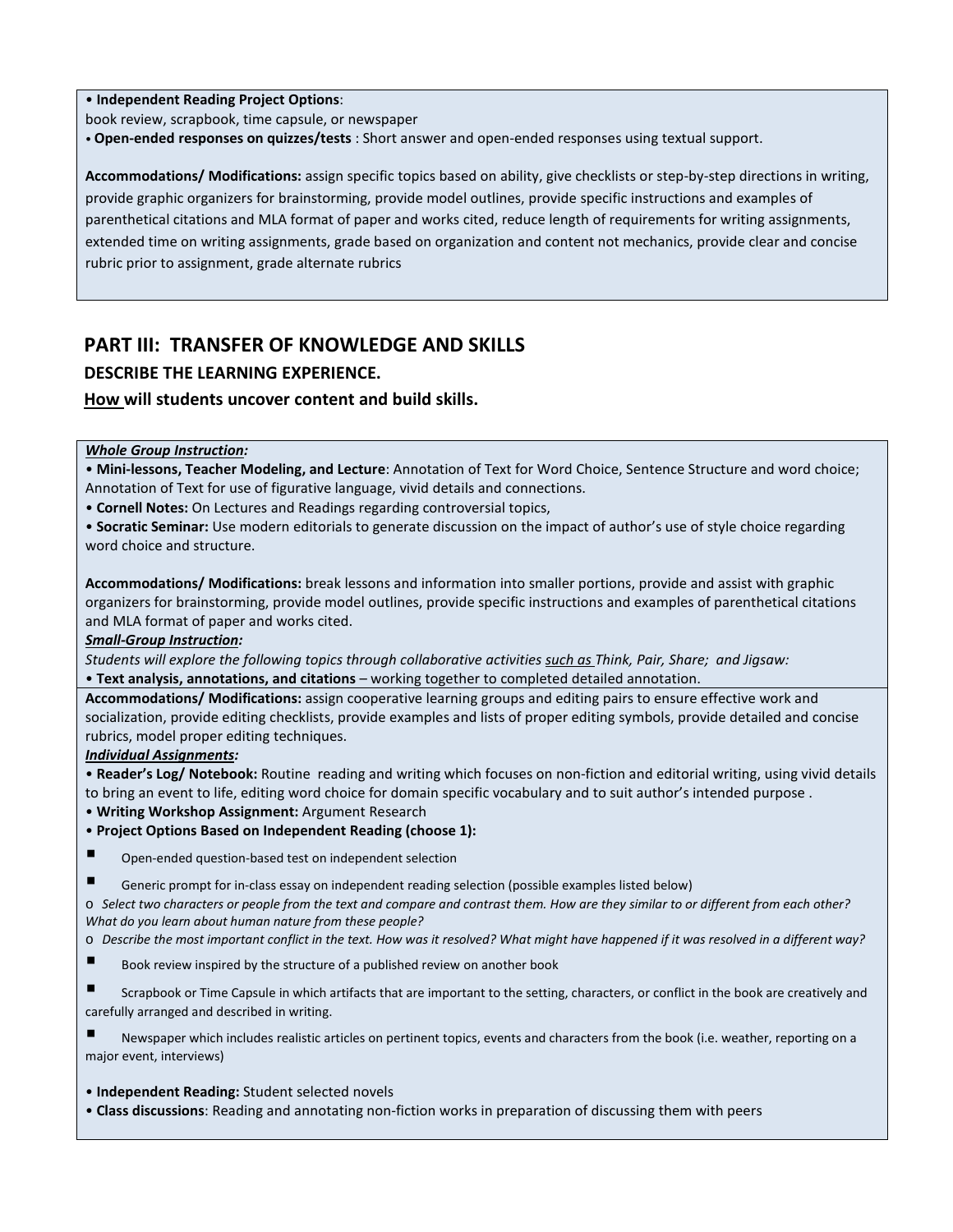**Accommodations/ Modifications:** model how to navigate through technology, specific word processors, websites, and databases using the SmartBoard, provide detailed and concise instructions and rubrics, break lessons and information into smaller portions, provide and assist with graphic organizers for brainstorming, provide model outlines, provide specific instructions and examples of parenthetical citations and MLA format of paper and works cited. *Technology:* 

• Use of SmartBoard, projector, Power Point, YouTube.com, DVD. Various pictures, texts, movies, or clips (including those with sound) can be displayed on the Board to highlight specific points.

- Use of SmartBoard as an interactive tool to demonstrate how to annotate.
- Use of SmartPens to annotate (underline, circle, or highlight) key points of a text.

**PART IV: EVIDENCE OF LEARNING IDENTIFY THE METHODS BY WHICH STUDENTS WILL DEMONSTRATE THEIR UNDERSTANDING OF CONTENT AND THEIR ABILITY TO APPLY SKILLS. IDENTIFY BLOOM'S LEVELS.** 

Creating Evaluating **Analyzing Applying Understanding** Remembering

### **Formative Assessments:**

 **The following assessments will be used to gauge students' understanding of key concepts, as well as students' abilities to use their knowledge to engage in analysis and evaluation. These assessments require students to think independently as well as collaboratively. Teachers will use these assessments throughout the unit to determine where interventions and modifications are necessary in order to prepare students for summative and performance assignments. Bloom's Levels:** *Remembering, Understanding, Applying* .

• **Vocabulary in Context:** notebooks quizzes and/or routines for using and sharing new words from readings in various content-areas.

• **Cornell Notes:** Notebook checks & quizzes; collaborative & independent reflections.

• **Quizzes:** Reading check quizzes that require recall of narrative elements, events, figurative language; Quizzes that require identification and application of grammatical conventions; include open-ended responses that require use of textual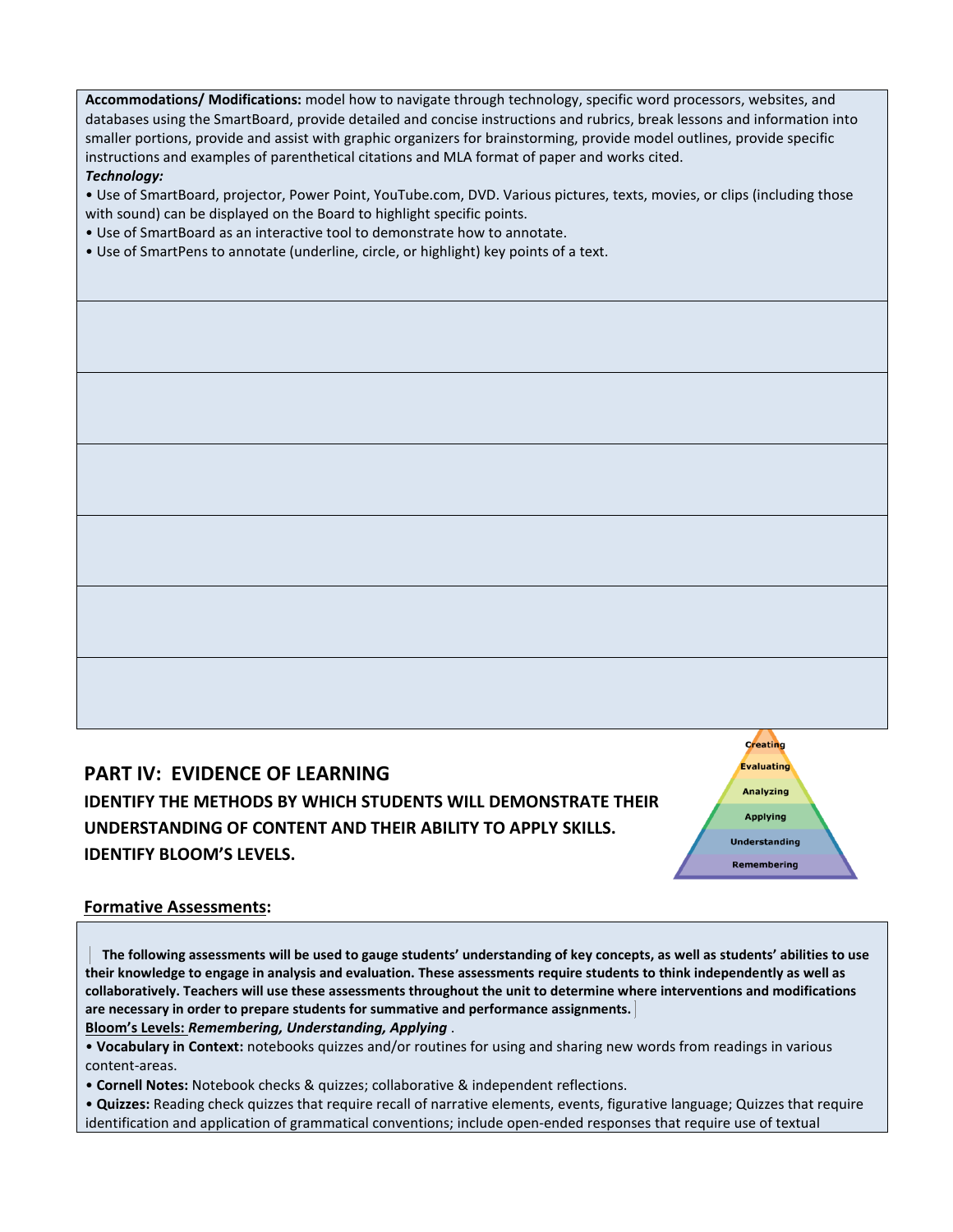evidence.

• **Warm-up & Closure activities:** Activities related to learning objectives that engage students in applying skills, evaluating text, determining main ideas, and generating thoughts through writing tasks; use of graphic organizers and exit slips as appropriate.

• **Whole-class observations, discussion, and questioning** 

• **Reader's Log / Notebooks:** Responses to independent reading, making connections to real-life events that correspond to events in the novel or topics/themes in informational articles; collection of writing ideas; development of narrative writing; revisions for word choice, grammar, and sentence structure.

• **Individual writing conferences**: Student-teacher and peer-to-peer conference discussions and observations offer opportunity for teacher evaluation; students should also engage in self-evaluation and reflection.

• **Class participation:** Students complete given assignments, take notes in class, and participate in whole-class and smallgroup discussions based on the following: text annotations; student-based questions; and analysis of characters, language, story elements, and themes, especially as they relate to real life.

• **Independent reading assessment***:* Homework, classwork, and quizzes; based on reading response and analysis of elements studied in this unit**.** 

### **Accommodations/Modifications:**

Quizzes - Include word banks, chunk sections and/or reduce quantity of section, extended time, bold instructions repeat and clarify directions as needed, provide thorough instructions, make assessments visually appealing and organized, provide

in class and after-school support.

Individual conferences to ensure student is on task with assignment, and to help improve specific writing skills, provide detailed and concise rubrics that focus on organization, content, the writing process, and student effort Allow for open note quizzes.

**Enrichment Activities:** independent research, increase research paper length requirement

### **Summative Assessments:**

 **The following assessments will be used to evaluate students' abilities to recall and apply knowledge; analyze and evaluate text; and create their own text.** 

**Bloom's Levels:** *Understanding, Applying, Analyzing, Evaluating* 

• Achieve 3000 comprehension test

• Argument Research Paper: documented essay with a Works Cited, minimum of 3 sources, and a clearly supported claim with reference to counterarguments

Claim and Counter claim

Expert Opinion/Testimony

Persuasive Appeals (logos, pathos and ethos)

Persuasive Techniques (rhetorical questions or anecdotes)

• Final Reading Benchmark on Narrative and Informational Texts

### **Accommodations/Modifications:**

Provide step by step outline and guide for completing research and paper. Individual conferences to ensure student is on task with assignment, and to help improve specific writing skills, provide detailed and concise rubrics that focus on organization, content, the writing process, and student effort.

**Enrichment Activities:** independent research, increase research paper length requirement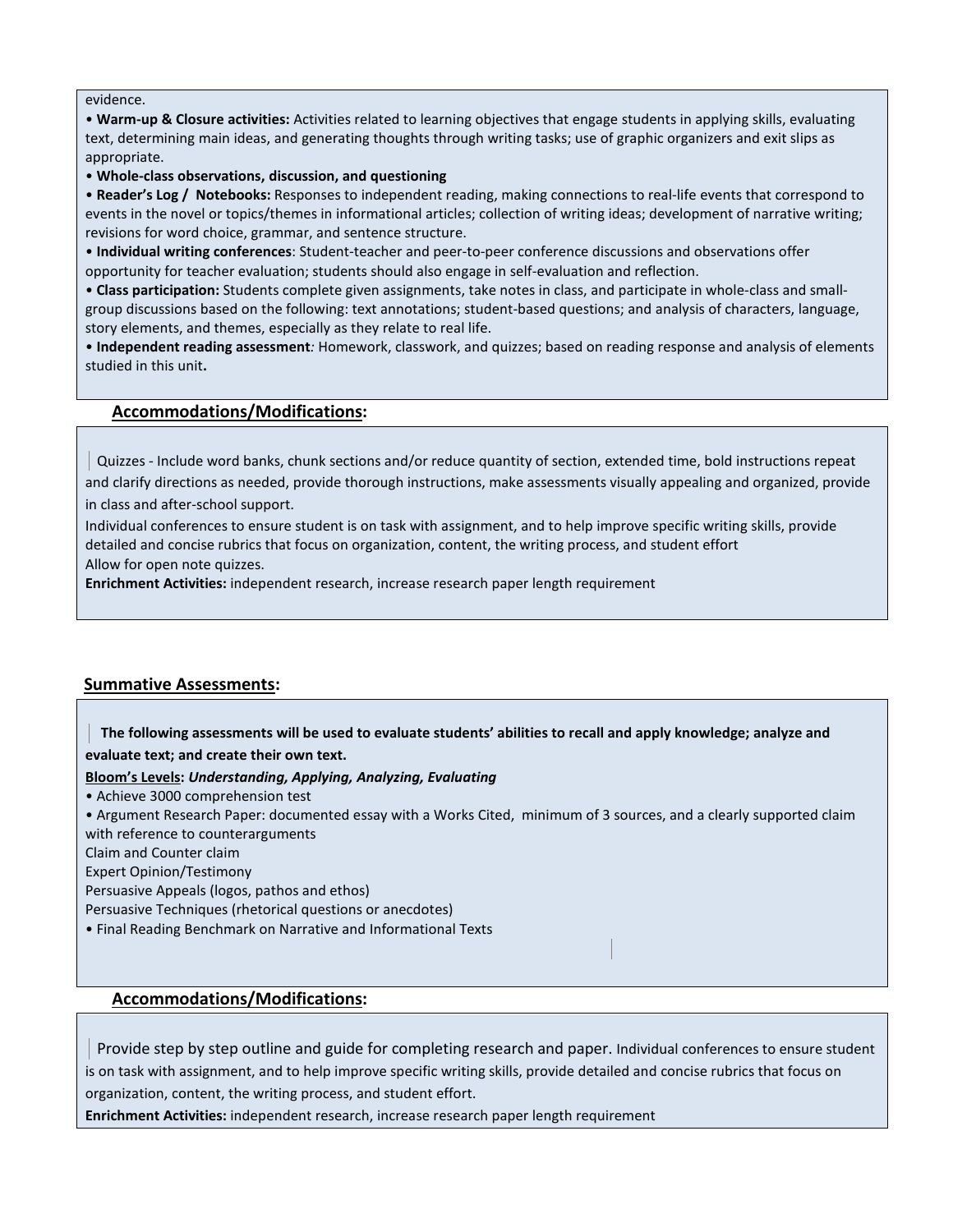### **Performance Assessments:**

**The following assessments require students to transfer knowledge in the creation of original work. Bloom's Levels:** *Applying, Analyzing, Evaluating, Creating* 

• *Project Options Based on Independent Reading (choose 1):* 

- Open-ended question-based test on independent selection
- Generic prompt for in-class essay on independent reading selection (possible examples listed below)

*Select two characters or people from the text and compare and contrast them. How are they similar to or different from each other? What do you learn about human nature from these people?* 

*Describe the most important conflict in the text. How was it resolved? What might have happened if it was resolved in a different way?* 

Book review inspired by the structure of a published review on another book

Scrapbook or Time Capsule in which artifacts that are important to the setting, characters, or conflict in the book are creatively and carefully arranged and described in writing.

Newspaper which includes realistic articles on pertinent topics, events and characters from the book (i.e. weather, reporting on a major event, interviews)

### **Accommodations/Modifications:**

Focus on content as opposed to neatness, creativity, and artistic value, provide detailed and concise rubrics that focus on organization, content, the writing/presentation process, and student effort.

**Enrichment Activities:** independent research, enhance presentation requirements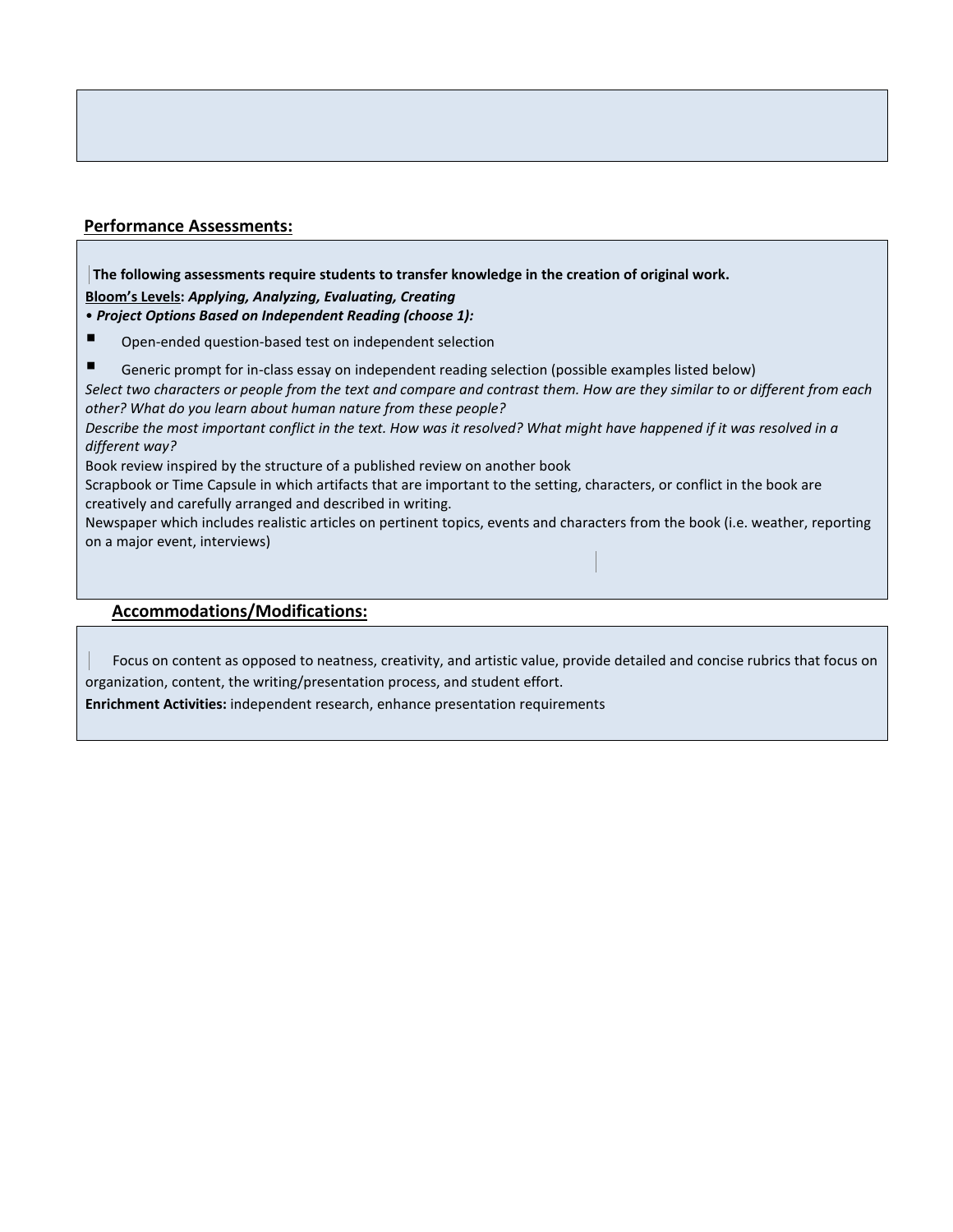# Black Horse Pike Regional School District Curriculum Template

ENGAGING STUDENTS . FOSTERING ACHIEVEMENT . CULTIVATING 21<sup>ST</sup> CENTURY GLOBAL SKILLS

# **Course Name: Resource English**

**Course Number:**

# **PART I: UNIT RATIONALE**

# **WHY ARE STUDENTS LEARNING THIS CONTENT AND THESE SKILLS?**

| <b>Course/Unit Title: English 3</b>                                         | Unit 4 Summary:                                                                                                                                                                   |
|-----------------------------------------------------------------------------|-----------------------------------------------------------------------------------------------------------------------------------------------------------------------------------|
| The Renaissance and Shakespeare                                             |                                                                                                                                                                                   |
|                                                                             | This unit focuses on critical reading skills, deepening understanding of text and text<br>complexity. Students identify craft, narrative structure, and make inferences regarding |
| <b>Grade Level(s)</b>                                                       | authors grammatical and diction choices, using more complex and detailed text. They                                                                                               |
| 11                                                                          | will read and analyze a nonfiction text, various Renaissance poems. Students will<br>analyze Drama for meaning and discover various literary devices while analyzing the          |
|                                                                             | story plot. The themes addressed in the Drama unit will then be connected to poetry,                                                                                              |
|                                                                             | or other types of literature both from the Renaissance and modern works. In addition,<br>the unit explores inquiry-based and research. The unit will explore authors craft; how   |
|                                                                             | and why authors take risks and break conventions in order to be effective at conveying                                                                                            |
|                                                                             | their messages.                                                                                                                                                                   |
|                                                                             |                                                                                                                                                                                   |
| <b>Essential Question(s):</b>                                               | <b>Enduring Understanding(s):</b>                                                                                                                                                 |
| <b>Reading Literature:</b>                                                  |                                                                                                                                                                                   |
| How do readers construct                                                    | <b>Reading Literature:</b>                                                                                                                                                        |
| meaning from text?                                                          | Writers use figurative language to enhance their writing and deepen meaning                                                                                                       |
| How does word choice and figurative                                         | . Writers today will often use or build off of time tested symbols and themes.                                                                                                    |
| language affect message?                                                    |                                                                                                                                                                                   |
| . Why do writers use metaphors use<br>to represent deep and complex         | • Metaphors allow an author to express feelings and make connections in unusual and<br>complex ways.                                                                              |
| emotions?                                                                   |                                                                                                                                                                                   |
| • How do we make sense of unfamiliar                                        | . Reading a text and preparing questions based upon that reading improve understanding of                                                                                         |
| language?                                                                   | the emerging text.                                                                                                                                                                |
| • How does the time period in which a                                       | • Language is fluid and changes over time.                                                                                                                                        |
| work is written affect how and why it<br>was written?                       |                                                                                                                                                                                   |
|                                                                             | • Literature will often directly reflect human shortcomings such as greed and despotism.                                                                                          |
| How does literature connect with<br>human emotions feeling and actions?     |                                                                                                                                                                                   |
|                                                                             | . The structure of a piece of literature can directly reflect the culture and time period for<br>which it was created.                                                            |
| • Why do similar symbols and themes<br>recur throughout different genres of |                                                                                                                                                                                   |
| literature?                                                                 | • Some stories present themes and characters that transcend time and culture, enabling many<br>people to find meaning within the story.                                           |
|                                                                             |                                                                                                                                                                                   |
|                                                                             |                                                                                                                                                                                   |
|                                                                             |                                                                                                                                                                                   |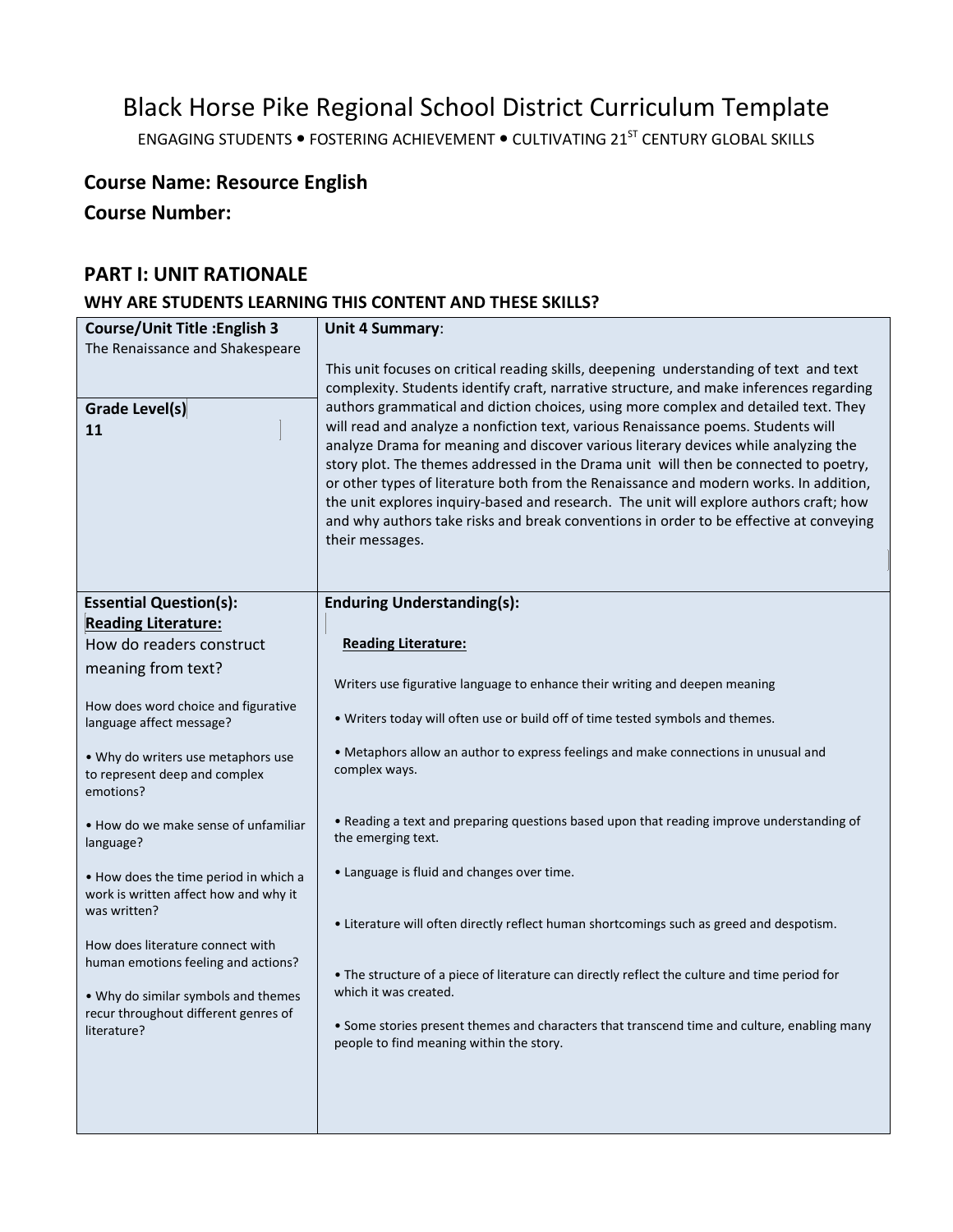| Writing:<br>How do good writers express<br>themselves?                               | Writing:<br>• Successful writers take risks and break conventions.                                                                                |
|--------------------------------------------------------------------------------------|---------------------------------------------------------------------------------------------------------------------------------------------------|
| How do writers develop a well-<br>written product?                                   | . Using figurative language effectively improves the quality poetic writing.                                                                      |
| How do rules of language affect<br>communication?                                    | • Repeated use of symbols and motifs help a writer establish thematic concepts                                                                    |
| Why does a writer choose a<br>particular form of writing?                            |                                                                                                                                                   |
| How does process shape a<br>writers product?                                         | . Using evidence from authoritative print sources improves the quality of analysis.                                                               |
| How do good writers engage<br>the reader?                                            | . Using specific language to develop style as a writer improves the quality of a piece.                                                           |
|                                                                                      |                                                                                                                                                   |
| <b>Speaking and Listening:</b>                                                       | <b>Speaking and Listening</b>                                                                                                                     |
| How can discussion increase our                                                      | Hearing others' viewpoints can help shape and strengthen our own.                                                                                 |
| knowledge and understanding of an<br>idea?                                           | • Hearing a piece of poetry read aloud can improve the listener's ability to hear beat and<br>rhythm                                              |
| • How does punctuation impact<br>rhythm and meter in poetry?                         | • Drama can be performed in new and interested ways in order to appeal to the audience for<br>whom it was intended.                               |
| Language:<br>Why is knowing the rules of grammar<br>and mechanics important to one's | Language:<br>• Authors will break usage and grammar conventions to suit their purposes.                                                           |
| writing?<br>. How do I figure out a word I don't                                     | . Language is constantly changing over time so understanding how to discern meaning from a<br>word in context will aid in understanding the text. |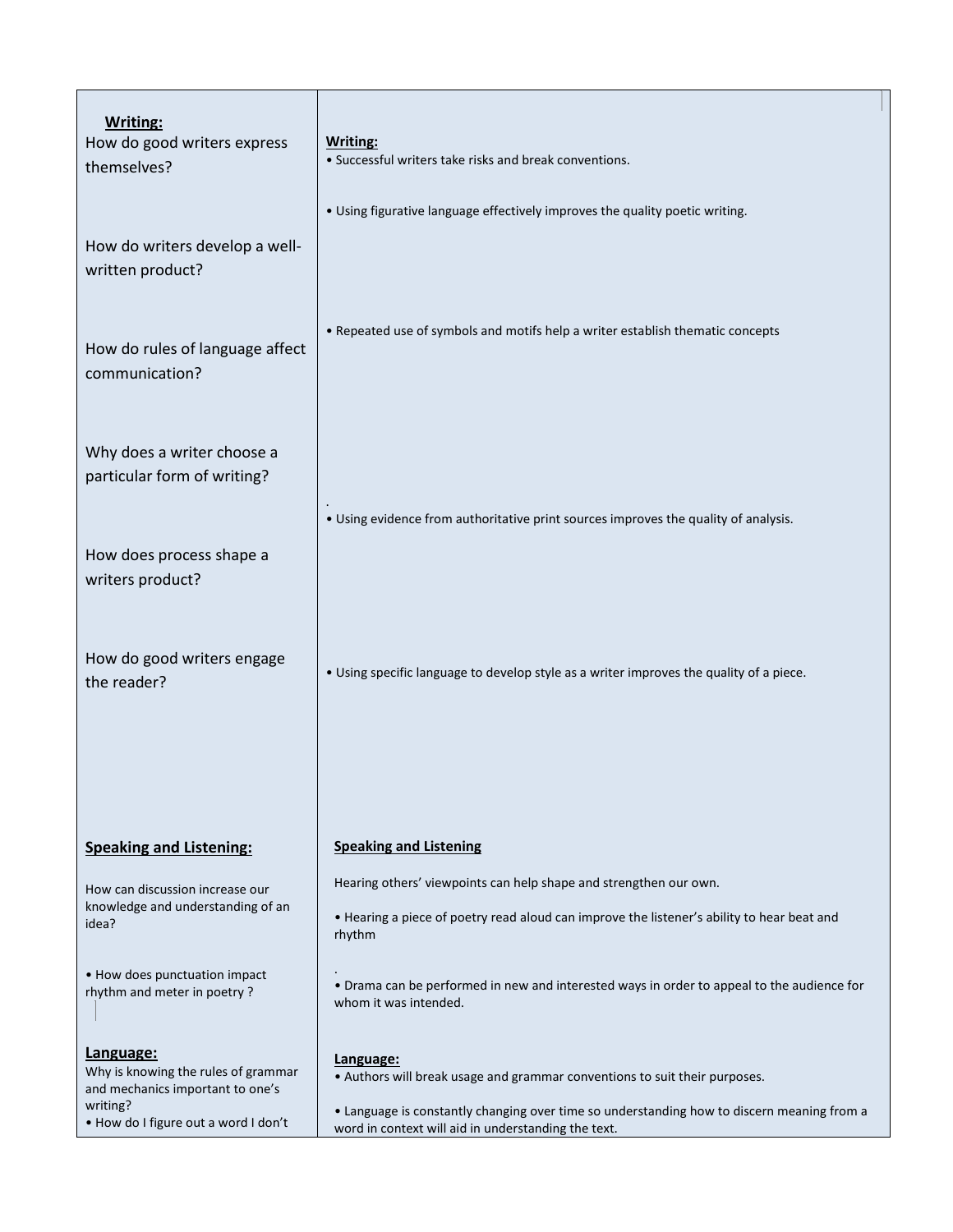| know?<br>• How can the connotation of a word<br>affect a piece of writing? | • Increased vocabulary facilitates better communication and understanding of text.<br>. Deeper understanding of connotations and denotations of words as well as thoughtful word<br>choice facilitates understanding of the writer's intentions and enhances the overall effect of<br>the writing piece.<br>. Increased vocabulary facilitates one's written and oral command of language. |
|----------------------------------------------------------------------------|--------------------------------------------------------------------------------------------------------------------------------------------------------------------------------------------------------------------------------------------------------------------------------------------------------------------------------------------------------------------------------------------|
|                                                                            |                                                                                                                                                                                                                                                                                                                                                                                            |

# **PART II: INSTRUCTIONAL STRATEGIES AND RESOURCES DESCRIBE THE LEARNING TARGETS.**

# **After each target, identify the NJCCCS or Common Core Standards that are applicable**

|          | <b>Learning Target</b>                                                                                                                                                                                                                                                                                                                                                                                                | <b>NJCCCS or CCS</b> |                                           |
|----------|-----------------------------------------------------------------------------------------------------------------------------------------------------------------------------------------------------------------------------------------------------------------------------------------------------------------------------------------------------------------------------------------------------------------------|----------------------|-------------------------------------------|
|          | <b>Reading Literature:</b>                                                                                                                                                                                                                                                                                                                                                                                            |                      |                                           |
| 2.       | Identify components, rhyme scheme, etc. for Shakespearian sonnets.<br>Analyze how symbolism contributes to developing theme                                                                                                                                                                                                                                                                                           |                      | 1. RL.11.1, RL.11.2<br>2. RL.11.2         |
| 3.<br>4. | Identify and explain the development of a character over the course of the text.<br>Analyze the use of specific literary devices (e.g. allusion, imagery, metaphor and<br>metaphysical conceit, hyperbole, personification, understatement, paradox) and how<br>they affect meaning and tone in Renaissance poetry and drama.<br>5. Analyze multiple versions of the chosen text in order to examine the interpretive | 4.                   | 3. RL. 11.2, RL.11.4<br>RL.11.3, RL.11.5, |
| 6.       | choices made by others and evaluate those choices.<br>Read and comprehend complex texts independently.                                                                                                                                                                                                                                                                                                                | 5.<br>6.             | RL.11.6, L.11.5,<br>L.11.5a<br>RL.11.7    |
| 7.<br>8. | Interpret Figurative Language<br>(Satire, Sarcasm, Irony, hyperbole, paradox, etc                                                                                                                                                                                                                                                                                                                                     |                      | 7-8.RL.11.10                              |
| 9.       | Analyze themes                                                                                                                                                                                                                                                                                                                                                                                                        |                      |                                           |
|          | 10. Describe characteristics of myths/legends.<br>Identify elements of drama                                                                                                                                                                                                                                                                                                                                          |                      |                                           |
|          | <b>Drama Terms</b><br><b>Stage directions</b><br>Dialogue                                                                                                                                                                                                                                                                                                                                                             |                      |                                           |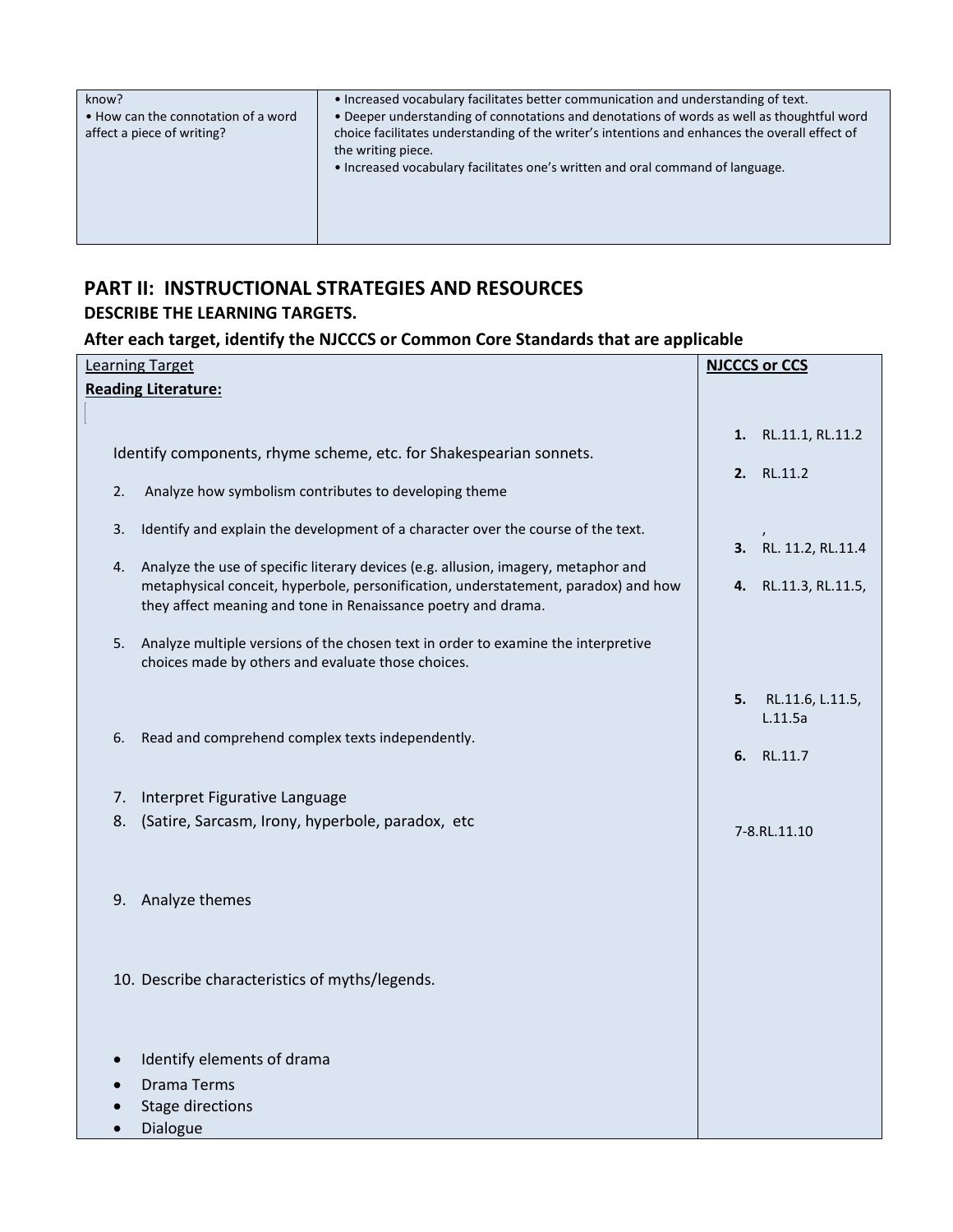| 11. Stage Craft                                                                                                                                                                                                                                                                                                                                                                                                                                                                                                                     |                                                                                                                                                                                                   |
|-------------------------------------------------------------------------------------------------------------------------------------------------------------------------------------------------------------------------------------------------------------------------------------------------------------------------------------------------------------------------------------------------------------------------------------------------------------------------------------------------------------------------------------|---------------------------------------------------------------------------------------------------------------------------------------------------------------------------------------------------|
| 12. Identify methods of characterization in literature and drama.                                                                                                                                                                                                                                                                                                                                                                                                                                                                   |                                                                                                                                                                                                   |
| 13. Recognize the traits of epic and tragic heroes.                                                                                                                                                                                                                                                                                                                                                                                                                                                                                 |                                                                                                                                                                                                   |
| 14. Apply knowledge of types of conflict to literature and drama.                                                                                                                                                                                                                                                                                                                                                                                                                                                                   |                                                                                                                                                                                                   |
| Writing:                                                                                                                                                                                                                                                                                                                                                                                                                                                                                                                            |                                                                                                                                                                                                   |
| 15. Use research to support analysis of themes in Renaissance drama.<br>16. Demonstrate an understanding of literature by responding to self-generated questions,<br>with specific references to the text.<br>17. Edit and revise drafts based on peer and self-analysis.<br>18. Compose an original narrative piece that effectively uses figurative language, properly uses<br>grammatical conventions and/or purposefully breaks them, and thematically links scenes<br>together for specific effect.<br>Speaking and Listening: | 15. W.11.2a, W.11.2b,<br>16. W.11.2d, W.11.2f,<br>17.W.11.4,W.11.7,W.11.8,<br>W.11.9<br>18. W.11.7, W.11.9<br>W.11.5, W.11.6<br>W.11.3, W.11.3b,<br>W.11.3c, W.11.3d,<br>W.11.3e, W.11.4, W.11.10 |
| 19. Provide feedback to peers on writing by asking questions, evaluating research, and offering<br>comments on ways to improve.<br>20. Develop questions prior to a discussion and respond to peer questions with clarity, offering<br>ways to broaden discussion<br>21. Build on classmates ideas and statements during a class discussion                                                                                                                                                                                         | 19. SL.11.1, SL.11.3<br>20. SL.11.1a, SL.11.1c,<br>SL.11.1d<br>21. SL.11.1b, SL.11.1c,<br>SL.11.1d                                                                                                |
| Language:                                                                                                                                                                                                                                                                                                                                                                                                                                                                                                                           |                                                                                                                                                                                                   |
| 22. Find and apply Shakespearean vocabulary in speaking and writing about the literature<br>23. . Use proper grammatical structure in writing                                                                                                                                                                                                                                                                                                                                                                                       | 22. L.11.4a, L.11.6<br>23. L.11.1, L.11.2, L.11.3a                                                                                                                                                |
|                                                                                                                                                                                                                                                                                                                                                                                                                                                                                                                                     |                                                                                                                                                                                                   |
|                                                                                                                                                                                                                                                                                                                                                                                                                                                                                                                                     |                                                                                                                                                                                                   |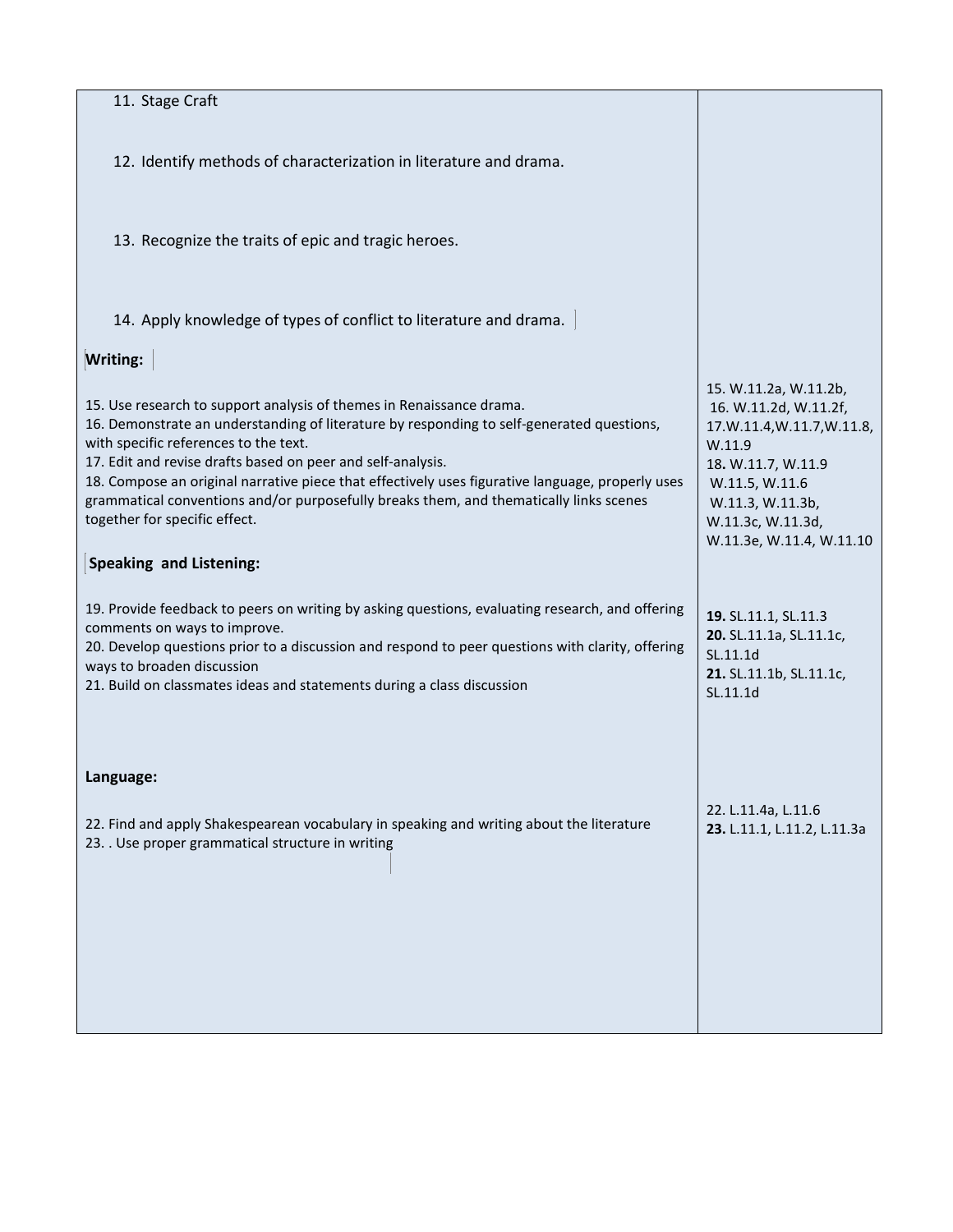### **Inter-Disciplinary Connections:**

### **Art:**

• View and analyze artwork from the time period; students may develop understanding of domain specific vocabulary.

### **History:**

• Students will learn about the time period in which the author or playwright lived.

| Students will engage with the following text: |  |  |  |  |  |  |
|-----------------------------------------------|--|--|--|--|--|--|
|-----------------------------------------------|--|--|--|--|--|--|

\*"Sir Gawain and the Green Knight"

\*"The Death of Arthur"

"Beowulf"

"The Pardoner's Tale"

\*"The Monkey's Paw"

Lamb to the Slaughter

"A Modest Proposal"

\*Shakespeare

(sonnets, *Macbeth, Hamlet*)

Achieve3000.com

### **Supplemental Texts:**

*Independent Reading:* Students will be provided with a list of suggested titles, and will choose a fiction or non-fiction text to read. Students will be required to read independently throughout the school year

Boardworks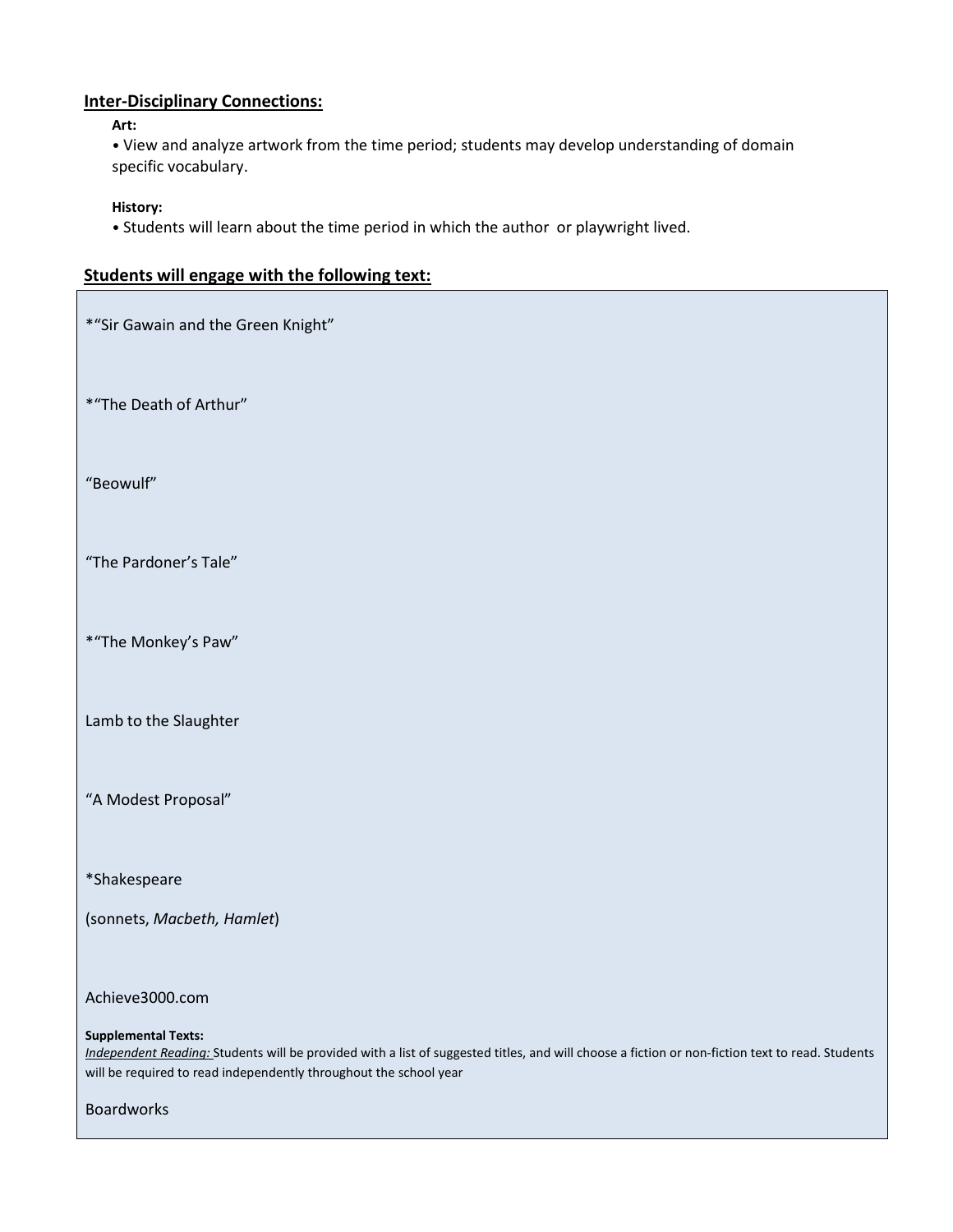**Accommodations/ Modifications:** Add graphic novels and Retold Classics, highlight and underline ideas in reading material, provide students with summaries and paraphrasing, allow students to listen to audio recordings of readings, provide guiding questions to complete when reading to ensure an understanding of main ideas, provide students with guided notes or copies of notes, incorporate media and audiovisual representation of material (Ex: YouTube, television shows, Discovery Education, etc.)

## **Students will write:**

| Cornell notes                                                                                                                                                                                                                               |
|---------------------------------------------------------------------------------------------------------------------------------------------------------------------------------------------------------------------------------------------|
| Power point presentation on suspense, foreshadowing, etc.                                                                                                                                                                                   |
|                                                                                                                                                                                                                                             |
| Storyboarding using Inspiration Software                                                                                                                                                                                                    |
|                                                                                                                                                                                                                                             |
| Write alternative endings                                                                                                                                                                                                                   |
|                                                                                                                                                                                                                                             |
| <b>Journal Entries</b>                                                                                                                                                                                                                      |
|                                                                                                                                                                                                                                             |
|                                                                                                                                                                                                                                             |
| Final E-Portfolio additions and review                                                                                                                                                                                                      |
|                                                                                                                                                                                                                                             |
| Write a Shakespearian sonnet                                                                                                                                                                                                                |
| Narrative-First person                                                                                                                                                                                                                      |
|                                                                                                                                                                                                                                             |
| Reader's Response to Literature: use of reader's Log/notebooks to respond to and apply author's use of sensory details,<br>sentence structure, figurative language; analysis of characterization, diction, and setting; reflection on theme |
| . Open-ended responses on quizzes/tests : Short answer and open-ended responses using textual support                                                                                                                                       |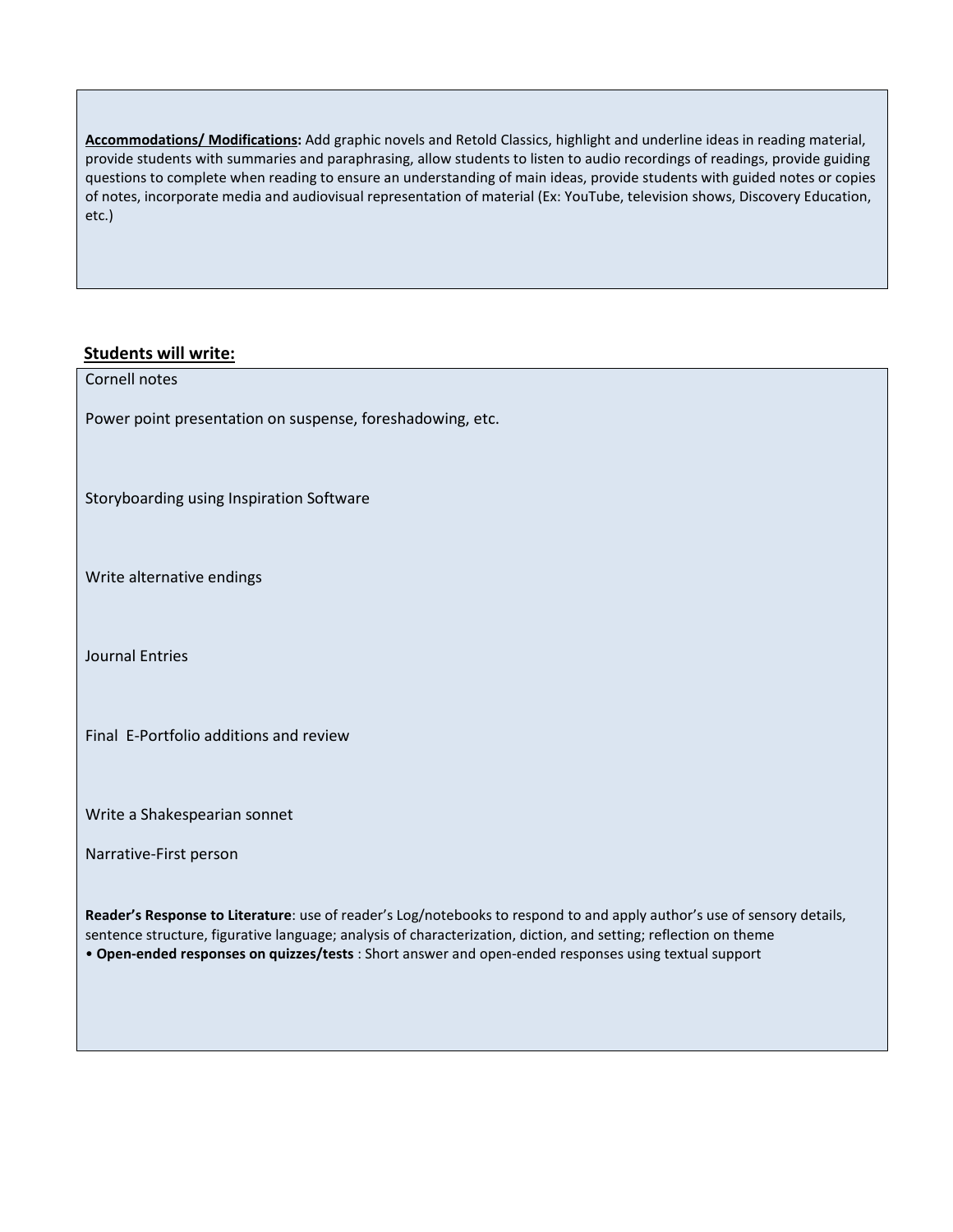# **PART III: TRANSFER OF KNOWLEDGE AND SKILLS**

### **DESCRIBE THE LEARNING EXPERIENCE.**

**How will students uncover content and build skills.** 

|  | <b>Whole Group Instruction:</b> |
|--|---------------------------------|
|  |                                 |

• **Mini-lessons, Teacher Modeling, and Lecture**:

• **Mini-lessons/Teacher Modeling:** Reading and annotation of higher level texts and paraphrasing/summarizing portions for understanding, Renaissance poetic conventions, key literary devices used in the text

• **Lecture:** Shakespeare's life, the Elizabethan Era, the Renaissance and Reformation movements, Elizabethan drama and poetry, vocabulary

• **Cornell Notes:** On Lectures and Readings regarding Shakespeare's life, the Elizabethan Era, the Renaissance and Reformation movements, Elizabethan drama and poetry

• Classroom Discussion**:** Use modern editorials to generate discussion on the impact of author's use of style choice regarding word choice and structure.

**Accommodations/ Modifications:** graphic organizers, provide guided notes and copies of notes, modeling, provide questions prior to lesson, break lessons and information into smaller portions, provide historical context before units if not previously covered

*Small-Group Instruction:* 

*Students will explore the following topics through collaborative activities such as Think, Pair, Share; Placemat; and Jigsaw:* 

- **Text analysis, annotations, and citations**  working together to completed detailed annotations to use in Socratic seminars
- **Vocabulary in Context**  Locating content specific words and describing why and how each is used in a specific piece
- **Writing Workshop Conferences:** Students routinely share and edit each other's writing
- **Book talks/ Literature Circles:** Weekly book talks by students on independent reading books that they

Mini Lessons on expanding simple sentences (Ex. Correct use of conjunctions, relative pronouns and introductory phrases)

Vocabulary in context of stories

Word Wall images

Vocabulary word knowledge inventory

Interpret Shakespearian Language into modern usage

(i.e. Social media speak)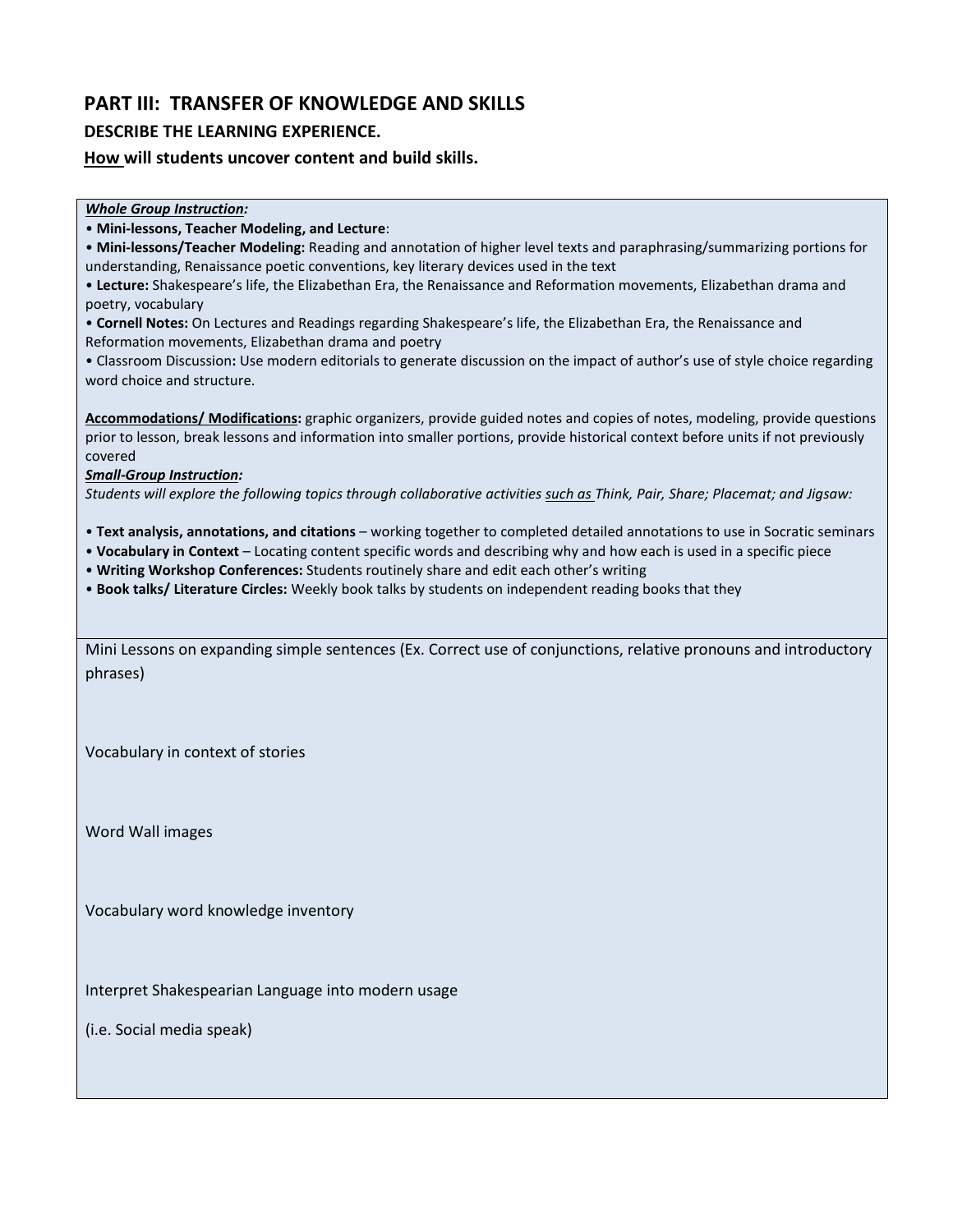### *Individual Assignments:*

• **Reader's Log/ Notebook:** Routine writing which focuses on non-fiction and editorial writing, using vivid details to bring an event to life, editing word choice for domain specific vocabulary and to suit author's intended purpose .

• **Project Options**: Independent Reading Choose a question to explore through research and writing connected to Shakespeare that is then connected to the modern world and another piece of media (book, movie, news, etc.) in order to examine thematic links.

• **Writing Workshop Assignment: Narrative** 

• **Independent Reading:** Student selected novels

### **PART IV: EVIDENCE OF LEARNING**

**IDENTIFY THE METHODS BY WHICH STUDENTS WILL DEMONSTRATE THEIR UNDERSTANDING OF CONTENT AND THEIR ABILITY TO APPLY SKILLS. IDENTIFY BLOOM'S LEVELS.** 



### **Formative Assessments:**

 **The following assessments will be used to gauge students' understanding of key concepts, as well as students' abilities to use their knowledge to engage in analysis and evaluation. These assessments require students to think independently as well as collaboratively. Teachers will use these assessments throughout the unit to determine where interventions and modifications are necessary in order to prepare students for summative and performance assignments.** 

**Bloom's Levels:** *Remembering, Understanding, Applying* 

•Reading Comprehension: Unit activities and quizzes.

• **Cornell Notes:** Notebook checks & quizzes; collaborative & independent reflections.

• **Warm-up & Closure activities:** Activities related to learning objectives that engage students in applying skills, evaluating text, determining main ideas, and generating thoughts through writing tasks; use of graphic organizers and exit slips as appropriate.

<sup>•</sup> **Quizzes:** Reading check quizzes that require recall of narrative elements, events, figurative language; Quizzes that require identification and application of grammatical conventions; include open-ended responses that require use of textual evidence.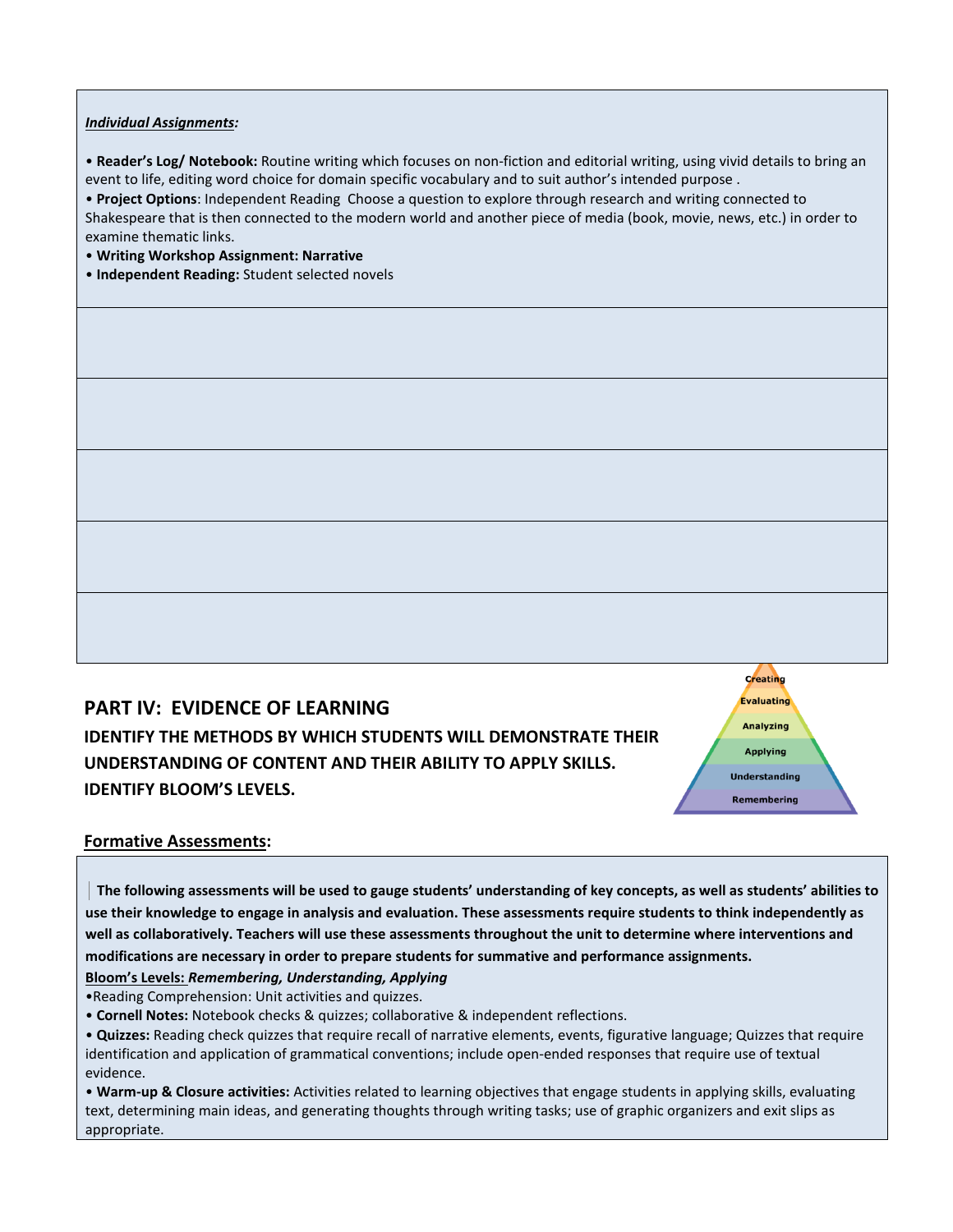### • **Whole-class observations, discussion, and questioning**

### **Class Participation**

• **Reader's Log / Notebooks:** Responses to independent reading, making connections to real-life events that correspond to events in the novel or topics/themes in informational articles; collection of writing ideas; development of narrative writing; revisions for word choice, grammar, and sentence structure.

• **Individual writing conferences**: Student-teacher and peer-to-peer conference discussions and observations offer opportunity for teacher evaluation; students should also engage in self-evaluation and reflection.

• **Class participation: s**tudents complete given assignments, take notes in class, and participate in whole-class and smallgroup discussions based on the following: text annotations; student-based questions; and analysis of characters, language, story elements, and themes, especially as they relate to real life.

• **Independent reading assessment***: Book Projects* classwork, and quizzes; based on reading response and analysis of elements studied in this unit**.** 

### **Accommodations/Modifications:**

Include word banks, extended time, bold instructions, repeat and clarify directions as needed, provide thorough instructions, make assessments visually appealing and organized, provide after-school support, chunk sections and/or reduce quantity of section, incorporate alternative assessments especially those using technology and manipulatives.

### **Summative Assessments:**

**The following assessments will be used to evaluate students' abilities to recall and apply knowledge; analyze and evaluate text; and create their own text.** 

**Bloom's Levels:** *Understanding, Applying, Analyzing, Evaluating* 

• Achieve3000

• Final Writing Benchmark: text based expository essay

### **Accommodations/Modifications:**

Include word banks, extended time, preferential seating, bold instructions, repeat and clarify directions as needed, provide thorough instructions, make assessments visually appealing and organized, provide after-school support, chunk sections and/or reduce quantity of section, incorporate alternative assessments especially those using technology and manipulatives.

### **Performance Assessments:**

 **The following assessments require students to transfer knowledge in the creation of original work.** 

**Bloom's Levels:** *Applying, Analyzing, Evaluating, Creating* 

• **Narrative Writing:** Apply elements of narrative writing

• **Culminating Inquiry-Based Project:** Choose a question to explore through research and writing connected to Shakespeare